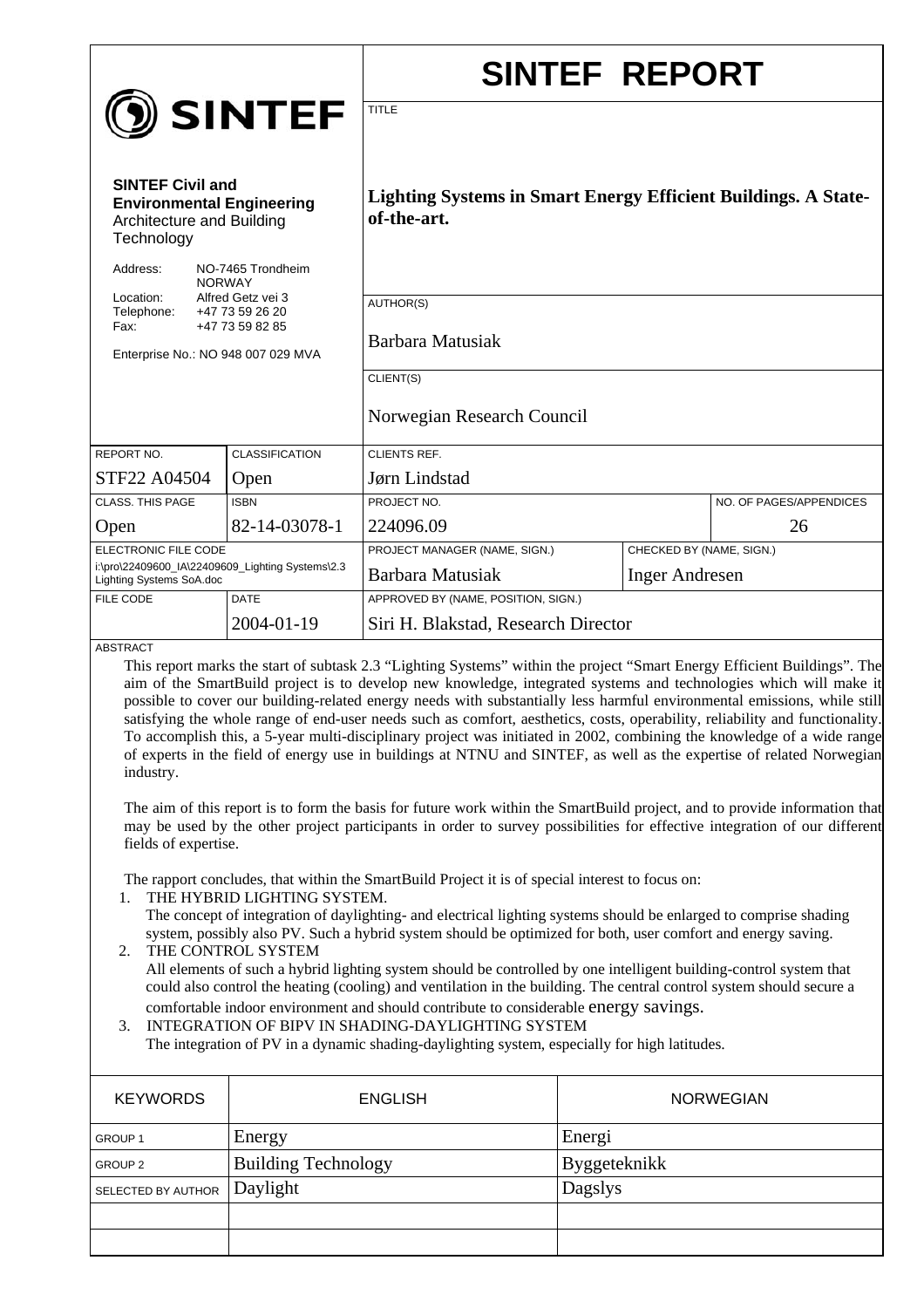*Lighting Systems in Smart Energy-Efficient Buildings A State-of-the-Art*

# *A report within the research program Smart Energy-Efficient Buildings at NTNU and SINTEF 2002-2006*



Main author: Barbara Matusiak, assistant professor NTNU Norwegian University of Science and Technology

Trondheim, December 2002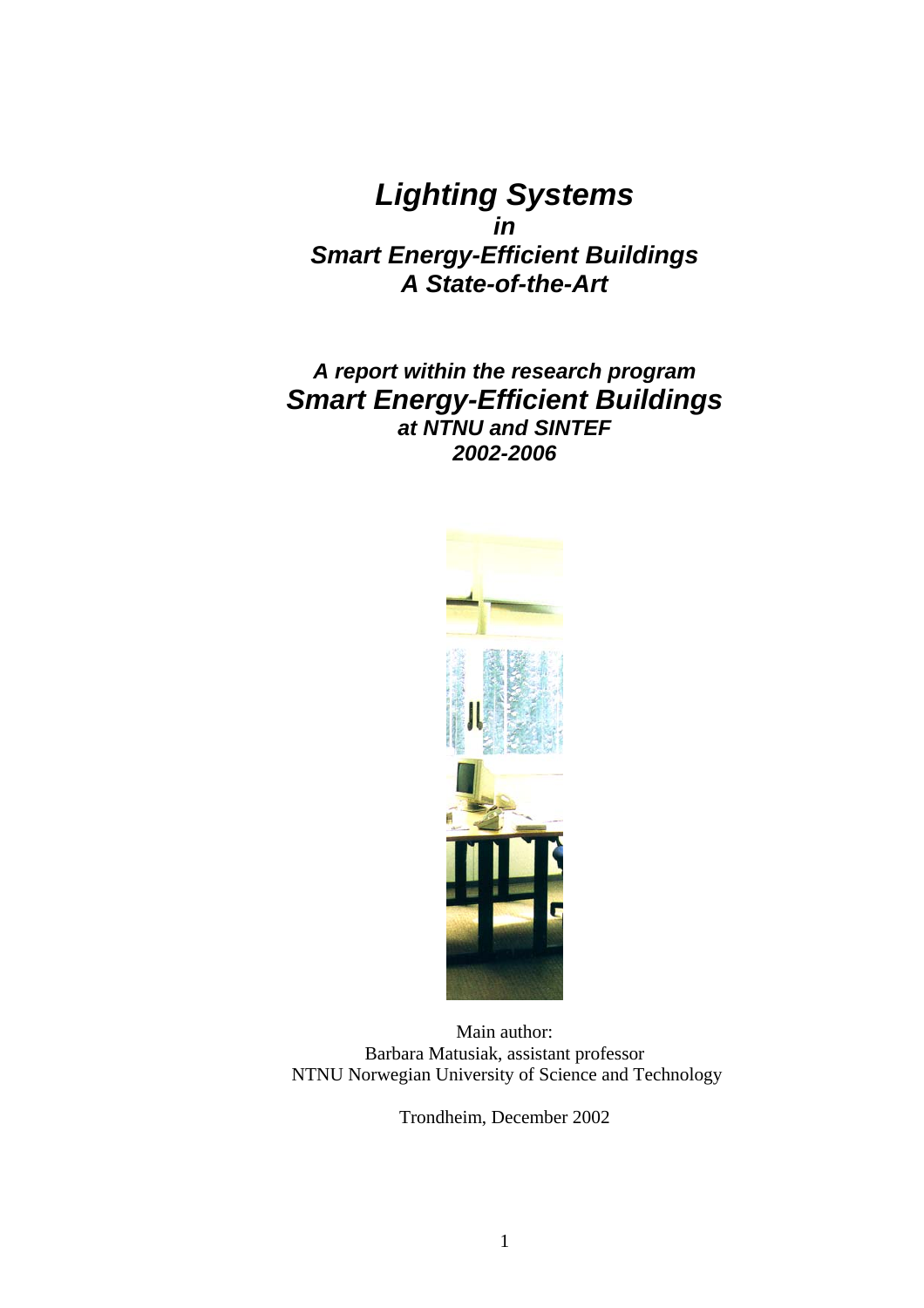### **TABLE of CONTENTS**

| 1. |                                                                                                                                                                                           |  |
|----|-------------------------------------------------------------------------------------------------------------------------------------------------------------------------------------------|--|
| 2. | 2.1 Shading systems which block direct sunlight but being transparent for diffuse skylight 6<br>2.2 Shading systems which diffuse sunlight or redirect sunlight onto the ceiling or above |  |
| 3. |                                                                                                                                                                                           |  |
| 4. |                                                                                                                                                                                           |  |
| 5. |                                                                                                                                                                                           |  |
| 6. |                                                                                                                                                                                           |  |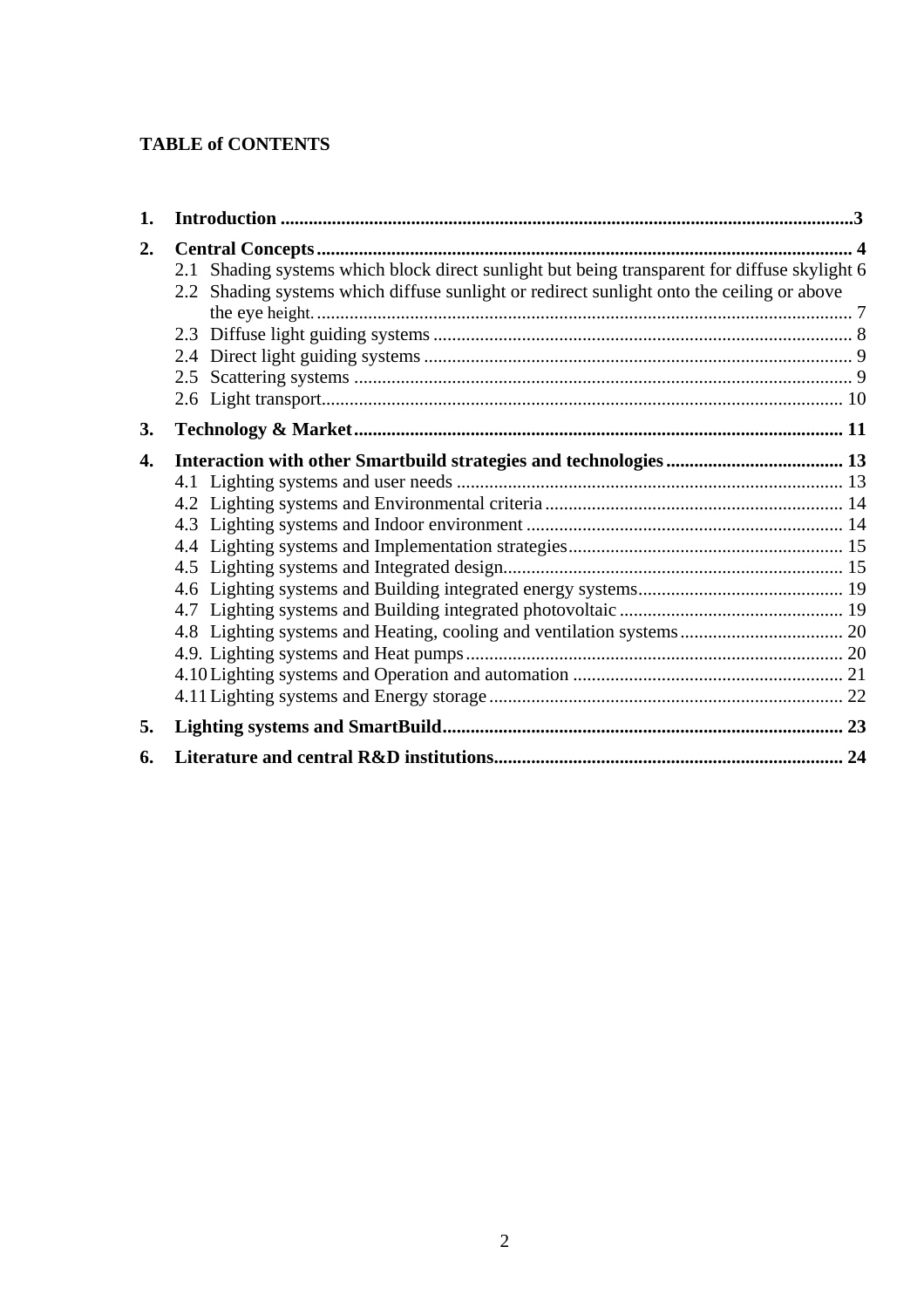### <span id="page-3-0"></span>**1. Introduction**

This report marks the start of subtask 2.3 "Lighting Systems" within the project "Smart Energy Efficient Buildings". The aim of the SmartBuild project is to develop new knowledge, integrated systems and technologies which will make it possible to cover our building-related energy needs with substantially less harmful environmental emissions, while still satisfying the whole range of end-user needs such as comfort, aesthetics, costs, operability, reliability and functionality. To accomplish this, a 5-year multi-disciplinary project was initiated in 2002, combining the knowledge of a wide range of experts in the field of energy use in buildings at NTNU and SINTEF, as well as the expertise of related Norwegian industry.

The aim of this report is to form the basis for future work within the SmartBuild project, and to provide information that may be used by the other project participants in order to survey possibilities for effective integration of our different fields of expertise.

The rapport concludes, that within the SmartBuild Project it is of special interest to focus on:

1. THE HYBRID LIGHTING SYSTEM.

The concept of integration of daylighting- and electrical lighting systems should be enlarged to comprise shading system, possibly also PV. Such a hybrid system should be optimized for both, user comfort and energy saving.

- 2. THE CONTROL SYSTEM All elements of such a hybrid lighting system should be controlled by one intelligent building-control system that could also control the heating (cooling) and ventilation in the building. The central control system should secure a comfortable indoor environment and should contribute to considerable energy savingso.
- 3. INTEGRATION OF BIPV IN SHADING-DAYLIGHTING SYSTEM The integration of PV in a dynamic shading-daylighting system, especially for high latitudes.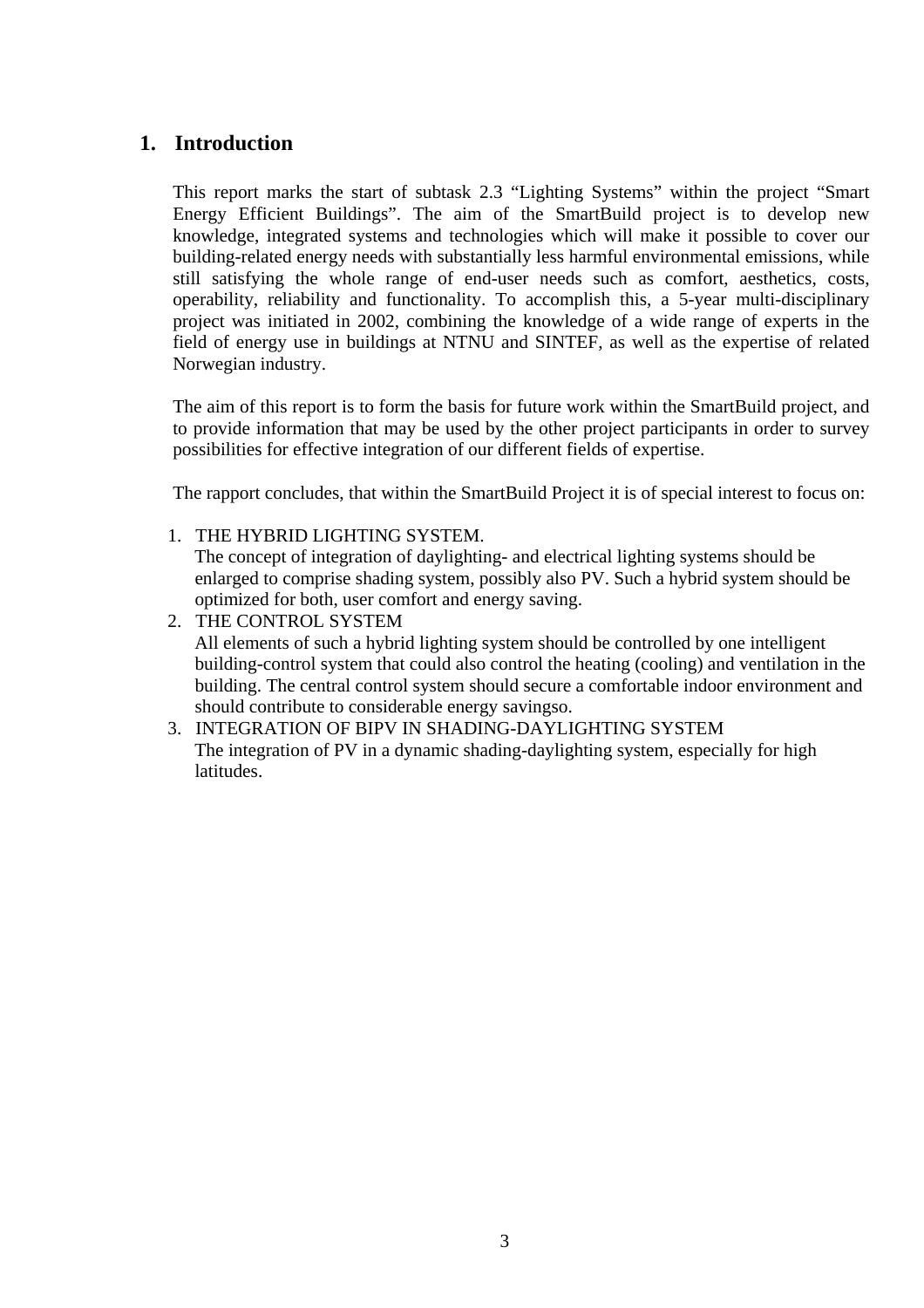## <span id="page-4-0"></span>**2. Central Concepts**

Conventional daylighting design components, i.e. fenestration systems, can normally provide adequate daylighting in the perimeter of buildings, i.e. within 4,0 m of windows or skylights. To provide daylight in a larger fraction of the building area requires one of two approaches.

The first option is to increase the fraction of the floor area that is adjacent to fenestration using architectural design strategies to alter floor plans from rectangular to reentrant forms, or by use of atria, or by stepping back upper stories of the building, etc.

The second option is to use daylighting optical systems to deliver light to building locations beyond the perimeter zone. The light transmission can be desired either horizontally or vertically through the core of a building. The daylighting techniques are often based on the use of special reflectors, louvers, baffles, reflective blinds, light deflecting materials, light shelves, etc.

Many of the optical daylighting systems require three major elements.

- First, a collection system is required to gather and redirect the available light flux, in some cases to concentrate it.
- Second, the light flux must be transmitted through a transmission system to the point of use in a building.
- Third, the light flux must be distributed in a way consistent with the end use of the lighting. In many systems several of these functions may be combined.

Through the combination and integration of one or more daylighting systems the amount of light in under-lit spaces can be considerably increased. Design of such optical systems should be optimized for the climate.

Since daylighting consists of two very different components, the diffuse skylight and the direct light from the sun that often has to be rejected, the systems can be divided in two main groups:

- Daylighting systems with shading
	- o Systems which rely primarily on diffuse skylight and reject sunlight,
	- o Systems that primarily use direct sunlight, sending it onto the ceiling or to locations above eye height
- Daylighting systems without shading included
	- o Diffuse light-guiding systems
	- o Direct light-guiding systems
	- o Light-scattering or diffusing systems
	- o Light transport systems

The matrix collected from Kischkoweit-Lopin (pages 6-10) gives a clear overview of advanced daylighting systems now available for the building profession.

Daylighting alone, even if distributed with the help of daylighting systems, cannot secure adequate lighting conditions for all working hours during a year and for all visual tasks. It is due partly to the limited availability of daylight during the year, partly because it is difficult to redirect diffuse daylight precisely to the desired place. Artificial lighting is much more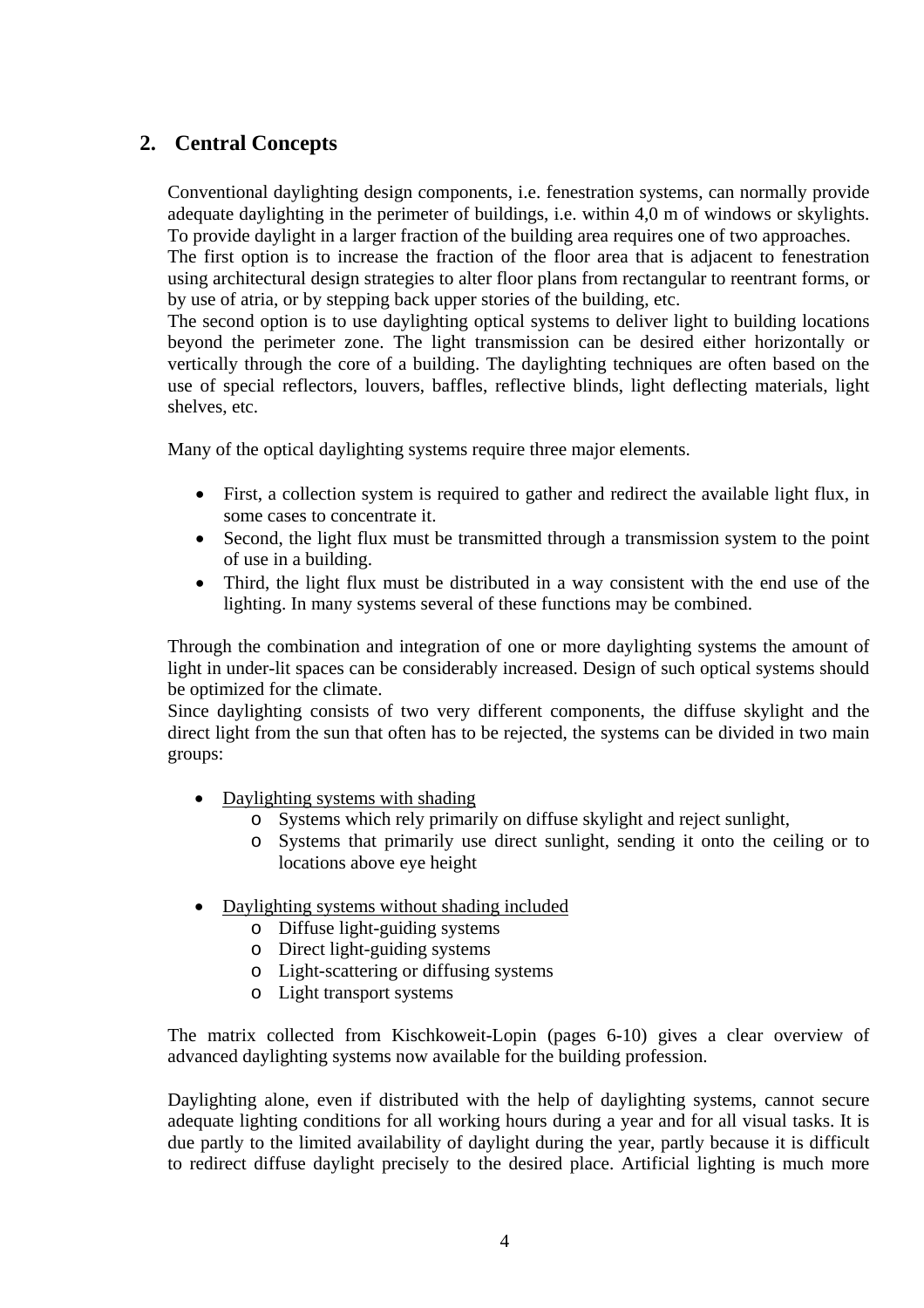flexible; it should supplement daylight in the periods of time when daylight level is too low or in places where a specific distribution of light is desired.

Many new fluorescent light sources developed in recent years both have a high efficiency lm/watt and a high color rendering, making them attractive supplements of daylight. They have a longer livespan than their predecessors. The electronic joints reduce the danger for flicker.

The most promising new technologies in lighting are Lighting Emitting Diodes (LEDs) and Organic Lighting Emitting Diodes (OLEDs) [Jonson]. The form of OLED sources can be quite different from current sources, allowing exciting new design uses for the products. Being diffuse sources, OLEDs are much lower in intensity per unit area than LEDs. The manufacturing process for OLEDs lends itself to shapes that can be formed to different geometries, making luminous panels or flexible luminous materials possible. Conversely, LEDs are very intense point sources which can be integrated into small spaces to create an intense source or used separately for less focused applications. High efficiency (lm/watt) is one of the most important attributes motivating scientists to work with LEDs. Another is that they produce electromagnetic radiation only in the visible part of the spectrum; i.e. they do not produce heat. Both OLED and LED sources are expected to be thinner than other comparable sources; this thinness offers additional design opportunities.

Many different control systems were developed to manage the artificial lighting systems depending on the daylighting level and the presence of occupants at working places. Most systems are optimized for energy saving. Two main concepts are actually used.

The on/off switching system switches artificial light on if the daylight level at the working place is lower than the level desired for visual task typical for the working place; it switches electrical light off if the daylighting level is high enough. The system may cause frequent on/off switching in periods when daylight level at working place varies and is close to the recommended value. To avoid this the system is designed with margins allowing daylight to increase or decrease more than the accurate value before the system reacts. There are many variants of switching systems, some of them switch light stepwise reducing the jump between each change in lighting intensity.

The dimming system concept relies on dimming of light flux from luminaries to the level that together with daylighting gives desired illuminance at the working place. Such systems utilize daylight to the higher degree than the switch on/off systems. The dimming systems are also more expensive, but they assure more stable visual conditions. It is not obvious that a constant light level at the working place during the day is desired by occupants.

Both systems can be supplied with switching on/off function reacting to presence/absence of occupants.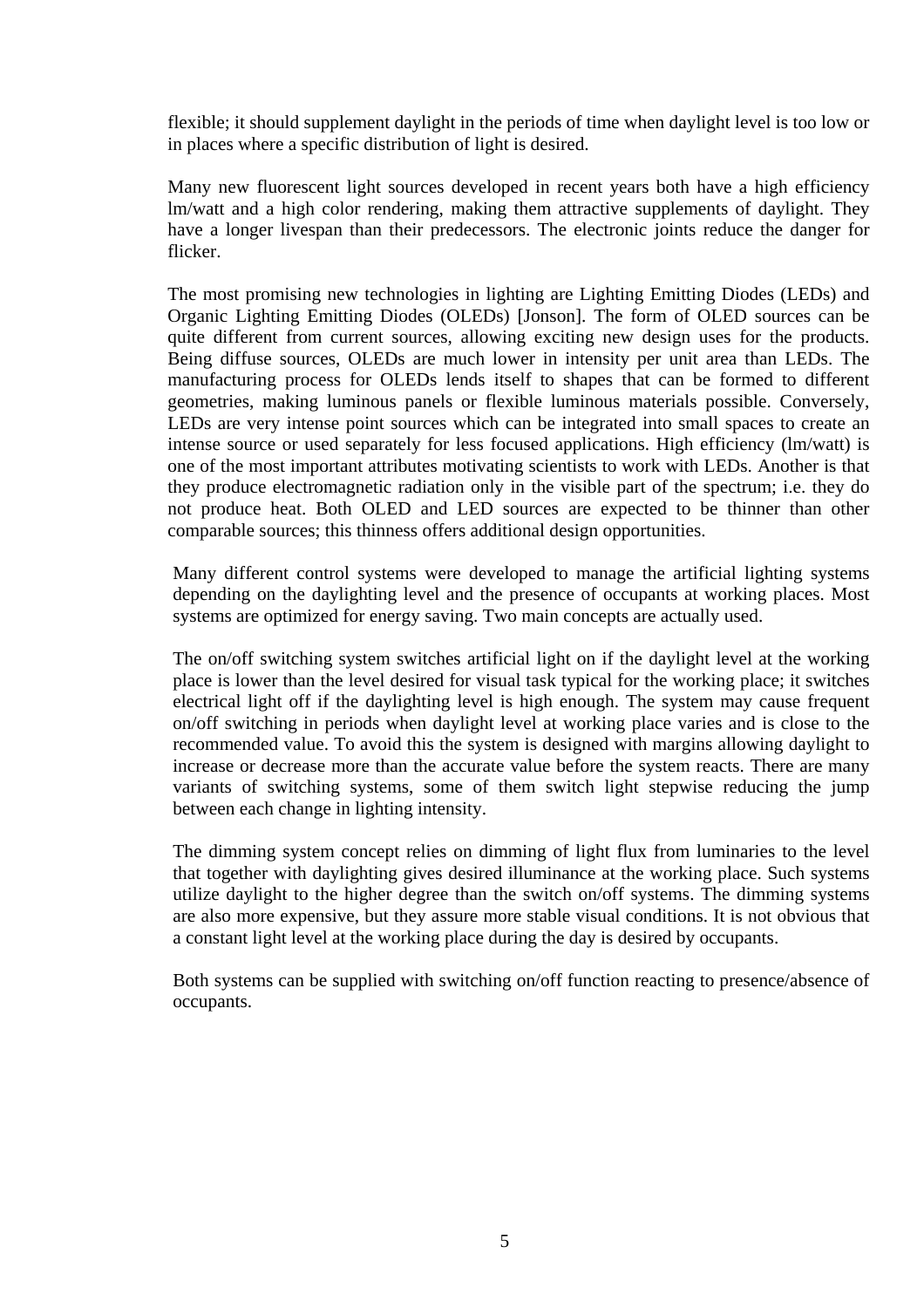| System                                                                                          | Climate               | Attachment                                         | Criteria for the choice<br>of elements                                                                                                                              |
|-------------------------------------------------------------------------------------------------|-----------------------|----------------------------------------------------|---------------------------------------------------------------------------------------------------------------------------------------------------------------------|
| Prismatic panels                                                                                | All climates          | Vertical<br>windows,<br>skylights                  | $-$ Glare protection $(D)$<br>$-$ View outside $(D)$<br>- Saving potential<br>(artificial lighting)<br>$-$ Need for tracking $(D)$<br>- Available                   |
| Prisms and<br>venetian blinds                                                                   | Temperate<br>climates | Vertical<br>windows                                | - Glare protection<br>- Lightguiding into the<br>depth of the room<br>- Homogeneous illumi-<br>nation<br>- Saving potential<br>(artificial lighting)<br>- Available |
| Sun protecting<br>mirror elements                                                               | Temperate<br>climates | Skylights,<br>glazed roofs                         | $-$ Lightguiding into the<br>depth of the room<br>- Homogeneous illumi-<br>nation<br>- Saving potential<br>(artificial lighting)<br>- Available                     |
| Anidolic zenithal<br>opening                                                                    | Temperate<br>climates | Skylights                                          | - Glare protection<br>- Homogeneous illumi-<br>nation<br>- Saving potential<br>(artificial lighting)<br>$-$ Testing                                                 |
| Directional<br>selective shading<br>system with<br>concentrating<br>HOF                         | All climates          | Vertical<br>windows,<br>skylights,<br>glazed roofs | $-$ Glare protection $(D)$<br>- View outside<br>- Saving potential<br>(artificial lighting)<br>- Need for tracking<br>- Available                                   |
| Transparent<br>shading system<br>with HOE based<br>on total reflection<br>$(\rightarrow 4.2.3)$ | Temperate<br>climates | Vertical<br>windows,<br>skylights,<br>glazed roofs | $-$ Glare protection $(D)$<br>- View outside<br>- Homogeneous illumi<br>nation<br>- Saving potential<br>(artificial lighting)<br>- Need for tracking<br>- Available |

# <span id="page-6-0"></span>**2.1 Shading systems which block direct sunlight but being transparent for diffuse skylight**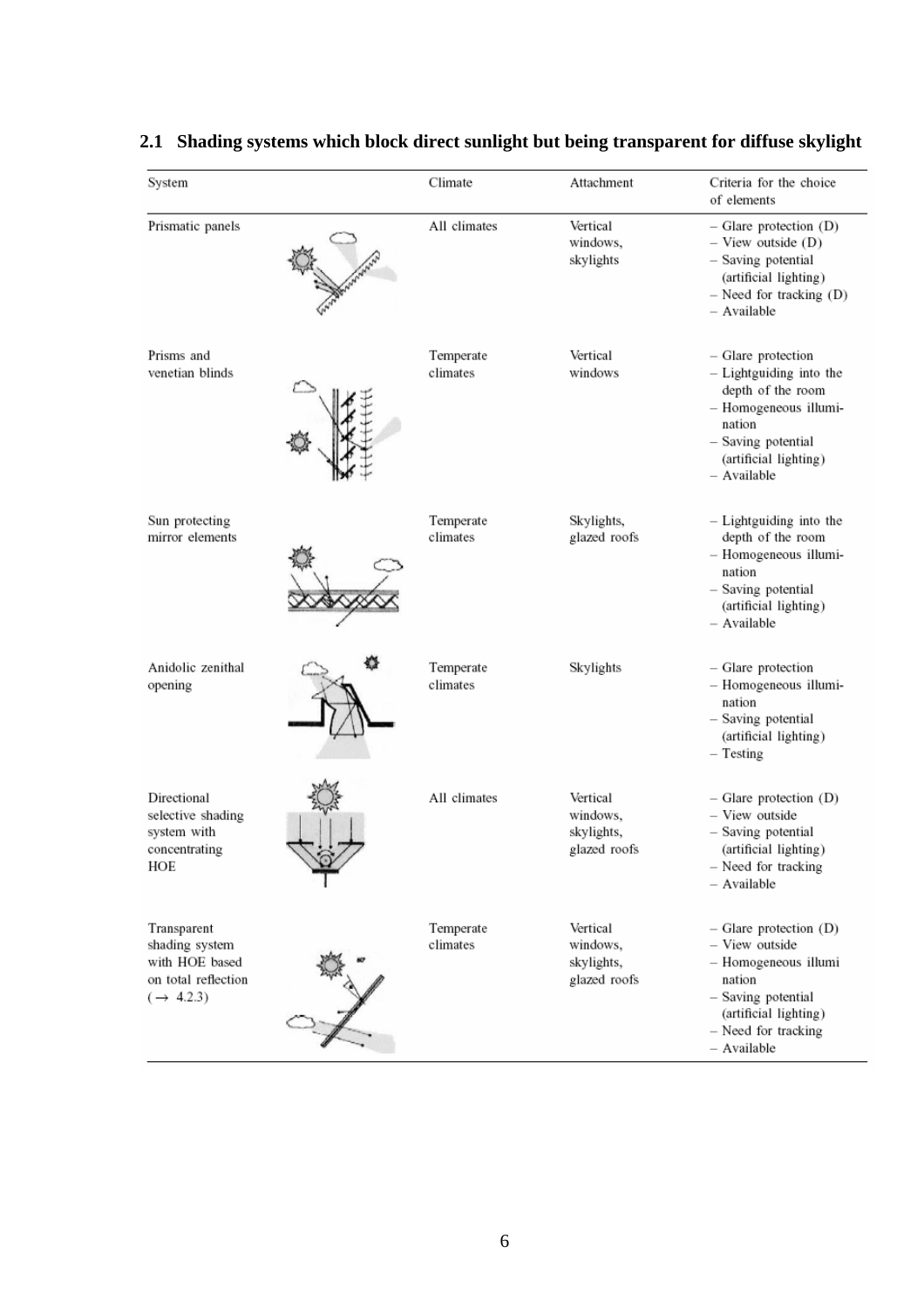| System                                            | Climate                                        | Attachment                             | Criteria for the choice<br>of elements                                                                                                                                                                        |
|---------------------------------------------------|------------------------------------------------|----------------------------------------|---------------------------------------------------------------------------------------------------------------------------------------------------------------------------------------------------------------|
| Light guiding<br>shade                            | Hot climates,<br>sunny skies                   | Vertical<br>windows above<br>eyeheight | - Glare protection<br>- View outside<br>- Lightguiding into the<br>depth of the room (D)<br>- Homogeneous illumi-<br>nation $(D)$<br>- Saving potential<br>(artificial lighting) (D)<br>- Available           |
| Louvers and<br>blinds                             | All climates                                   | Vertical<br>windows                    | - Glare protection<br>- Lightguiding into the<br>depth of the room<br>- Homogeneous illumi-<br>nation<br>- Need for tracking<br>- Available                                                                   |
| Lightshelf for<br>redirection of<br>sunlight      | All climates                                   | Vertical<br>windows                    | $-$ View outside $(D)$<br>- Lightguiding into the<br>depth of the room<br>- Homogeneous illumi-<br>nation<br>- Saving potential<br>(artificial lighting)<br>- Available                                       |
| Glazing with<br>reflecting profiles<br>(Okasolar) | Temperate<br>climates                          | Vertical<br>windows,<br>skylights      | $-$ View outside $(D)$<br>$-$ Glare protection $(D)$<br>- Lightguiding into the<br>depth of the room (D)<br>- Homogeneous illumi-<br>nation $(D)$<br>- Variable solar heat<br>gain coefficient<br>- Available |
| Skylight with<br>Laser Cut Panels                 | Hot climates,<br>sunny skies,<br>low latitudes | Skylights                              | - Lightguiding into the<br>depth of the room<br>- Homogeneous illumi-<br>nation<br>- Saving potential<br>(artificial lighting)<br>- Available                                                                 |
| Turnable lamellas                                 | Temperate<br>climates                          | Vertical<br>windows,<br>skylights      | $-$ Glare protection (D)<br>- Lightguiding into the<br>depth of the room<br>- Homogeneous illumi-<br>nation<br>- Saving potential<br>(artificial lighting)<br>- Need for tracking<br>- Available              |

#### <span id="page-7-0"></span>**2.2 Shading systems which diffuse sunlight or redirect sunlight onto the ceiling or above the eye height.**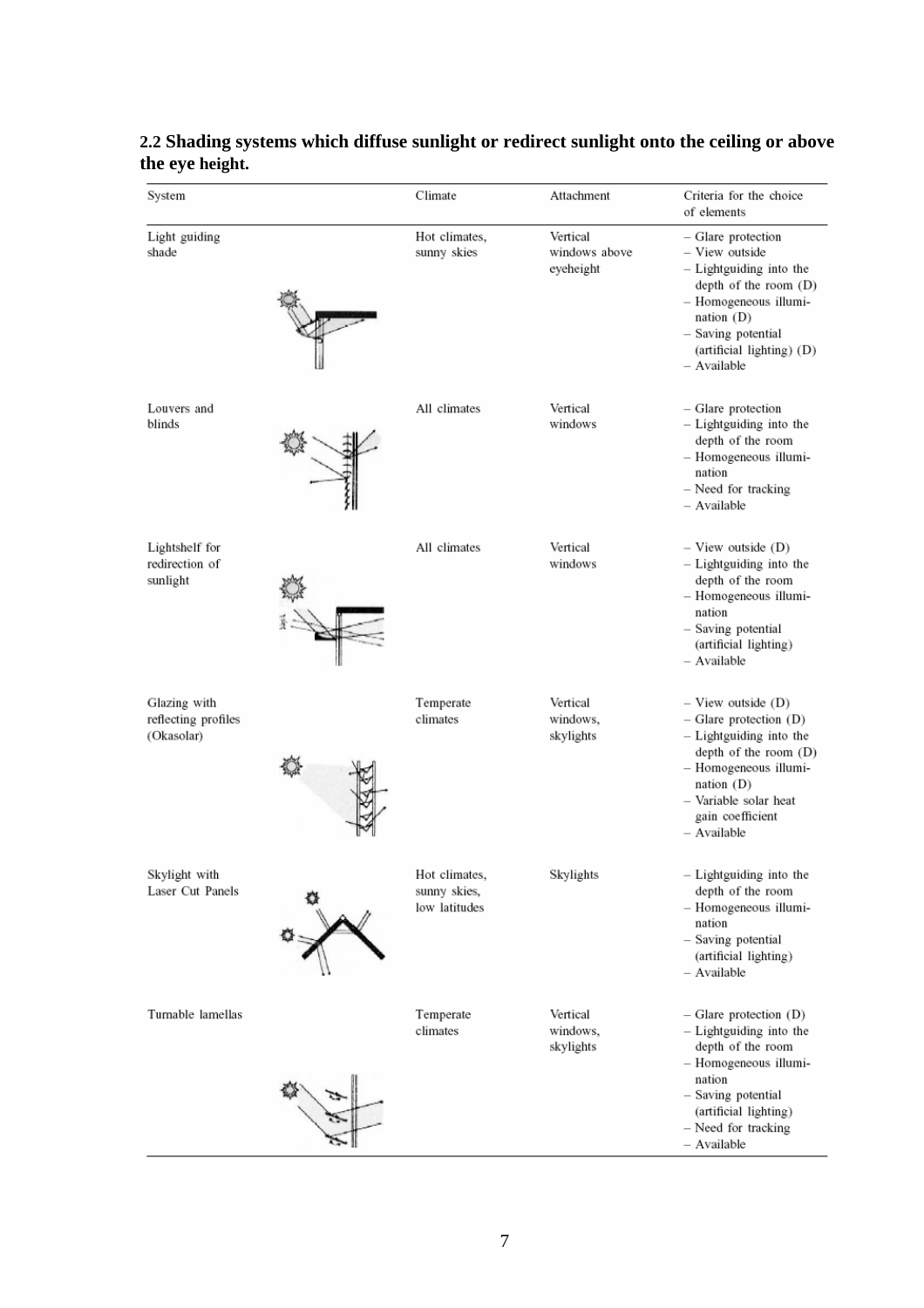| System                                                                          | Climate                                | Attachment                                                           | Criteria for the choice<br>of elements                                                                                                                                                |
|---------------------------------------------------------------------------------|----------------------------------------|----------------------------------------------------------------------|---------------------------------------------------------------------------------------------------------------------------------------------------------------------------------------|
| Lightshelf                                                                      | Temperate<br>climates, cloudy<br>skies | Vertical windows                                                     | - View outside<br>- Lightguiding into the<br>depth of the room (D)<br>- Homogeneous illumi-<br>nation (D)<br>- Saving potential<br>(artificial lighting) (D)<br>- Available           |
| Anidolic<br>Integrated<br>System                                                | Temperate<br>climates                  | Vertical<br>windows                                                  | - View outside<br>- Lightguiding into the<br>depth of the room<br>- Homogeneous illumi-<br>nation<br>- Saving potential<br>(artificial lighting)<br>- Available                       |
| Anidolic ceiling                                                                | Temperate<br>climates, cloudy<br>skies | Vertical facade<br>above viewing<br>window                           | - View outside<br>- Lightguiding into the<br>depth of the room<br>- Homogeneous illumi-<br>nation<br>- Saving potential<br>(artificial lighting)<br>$-$ Testing                       |
| Fish System                                                                     | Temperate<br>climates                  | Vertical<br>windows                                                  | - Glare protection<br>- View outside<br>- Lightguiding into the<br>depth of the room<br>- Homogeneous illumi-<br>nation<br>- Saving potential<br>(artificial lighting)<br>- Available |
| Zenith light<br>guiding elements<br>with Holographic<br><b>Optical Elements</b> | Temperate<br>climates, cloudy<br>skies | Vertical<br>windows<br>(especially in<br>court-yards),<br>sky-lights | - View outside<br>- Lightguiding into the<br>depth of the room<br>- Homogeneous illumi-<br>nation<br>- Saving potential<br>(artificial lighting)<br>- Available                       |

# <span id="page-8-0"></span>**2.3 Diffuse light guiding systems**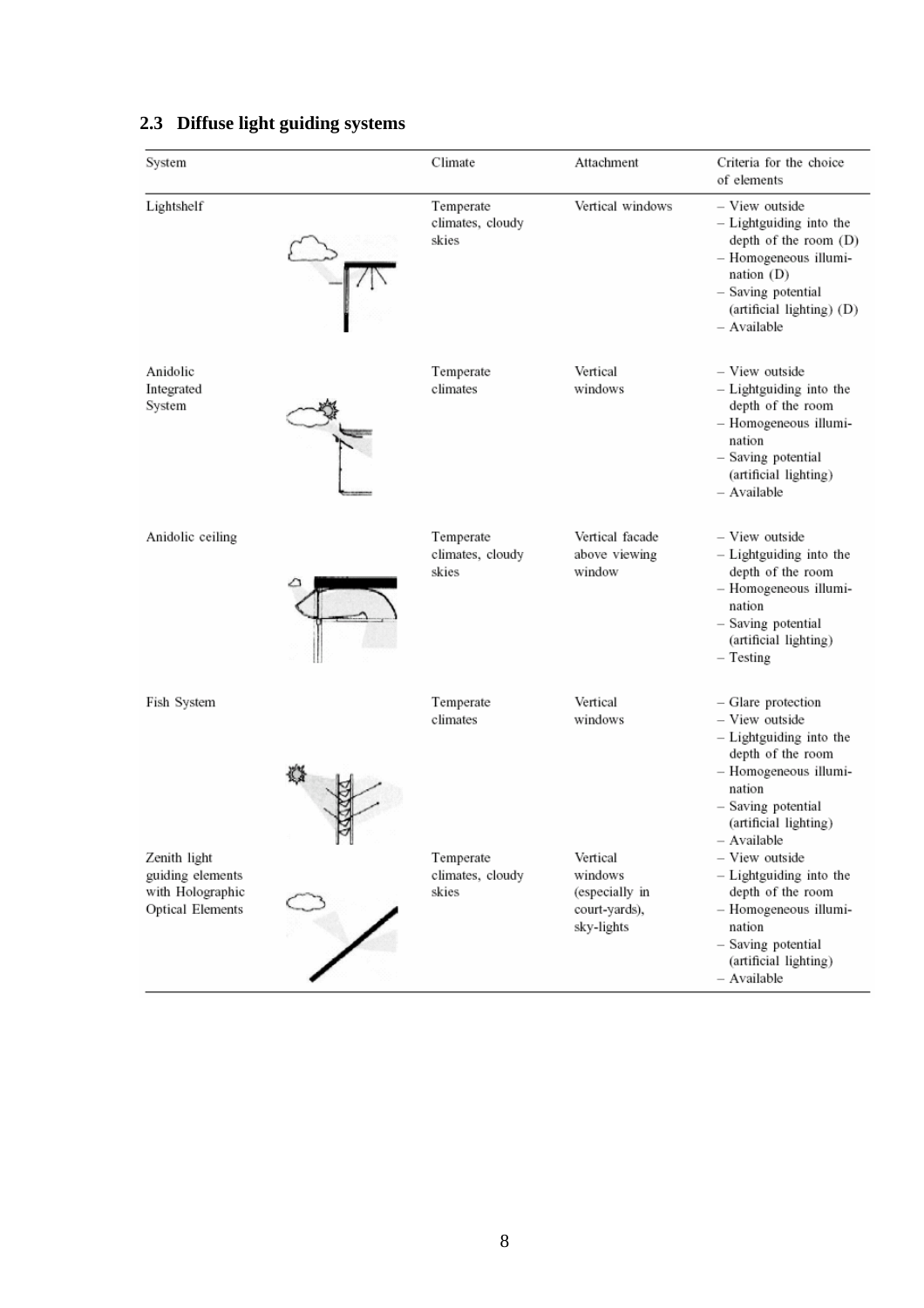| System                                                    | Climate      | Attachment                        | Criteria for the choice<br>of elements                                                                                                                                                |
|-----------------------------------------------------------|--------------|-----------------------------------|---------------------------------------------------------------------------------------------------------------------------------------------------------------------------------------|
| Laser Cut Panel<br>(LCP)                                  | All climates | Vertical<br>windows,<br>skylights | $-$ View outside $(D)$<br>- Lightguiding into the<br>depth of the room<br>- Homogeneous illumi-<br>nation<br>- Saving potential<br>(artificial lighting)<br>- Available               |
| Prismatic panels                                          | All climates | Vertical<br>windows,<br>skylights | $-$ View outside $(D)$<br>- Lightguiding into the<br>depth of the room<br>- Saving potential<br>(artificial lighting)<br>- Available                                                  |
| Holographic<br><b>Optical Elements</b><br>in the skylight | All climates | Skylights                         | - View outside<br>- Homogeneous illumi-<br>nation<br>- (artificial lighting)<br>(artificial lighting)<br>- Available                                                                  |
| Light guiding<br>glass                                    | All climates | Vertical<br>windows,<br>skylights | - Glare protection<br>- View outside<br>- Lightguiding into the<br>depth of the room<br>- Homogeneous illumi-<br>nation<br>- Saving potential<br>(artificial lighting)<br>- Available |

## <span id="page-9-0"></span>**2.4 Direct light guiding systems**

# **2.5 Scattering systems**

| System                                                                                  |             | Climate      | Attachment                        | Criteria for the choice<br>of elements                                                                                                        |
|-----------------------------------------------------------------------------------------|-------------|--------------|-----------------------------------|-----------------------------------------------------------------------------------------------------------------------------------------------|
| Scattering<br>systems (light)<br>diffusing glass,<br>capillary glass,<br>frosted glass) | $2\sqrt{2}$ | All climates | Vertical<br>windows,<br>skylights | - Lightguiding into the<br>depth of the room<br>- Homogeneous illumi-<br>nation<br>- Saving potential<br>(artificial lighting)<br>- Available |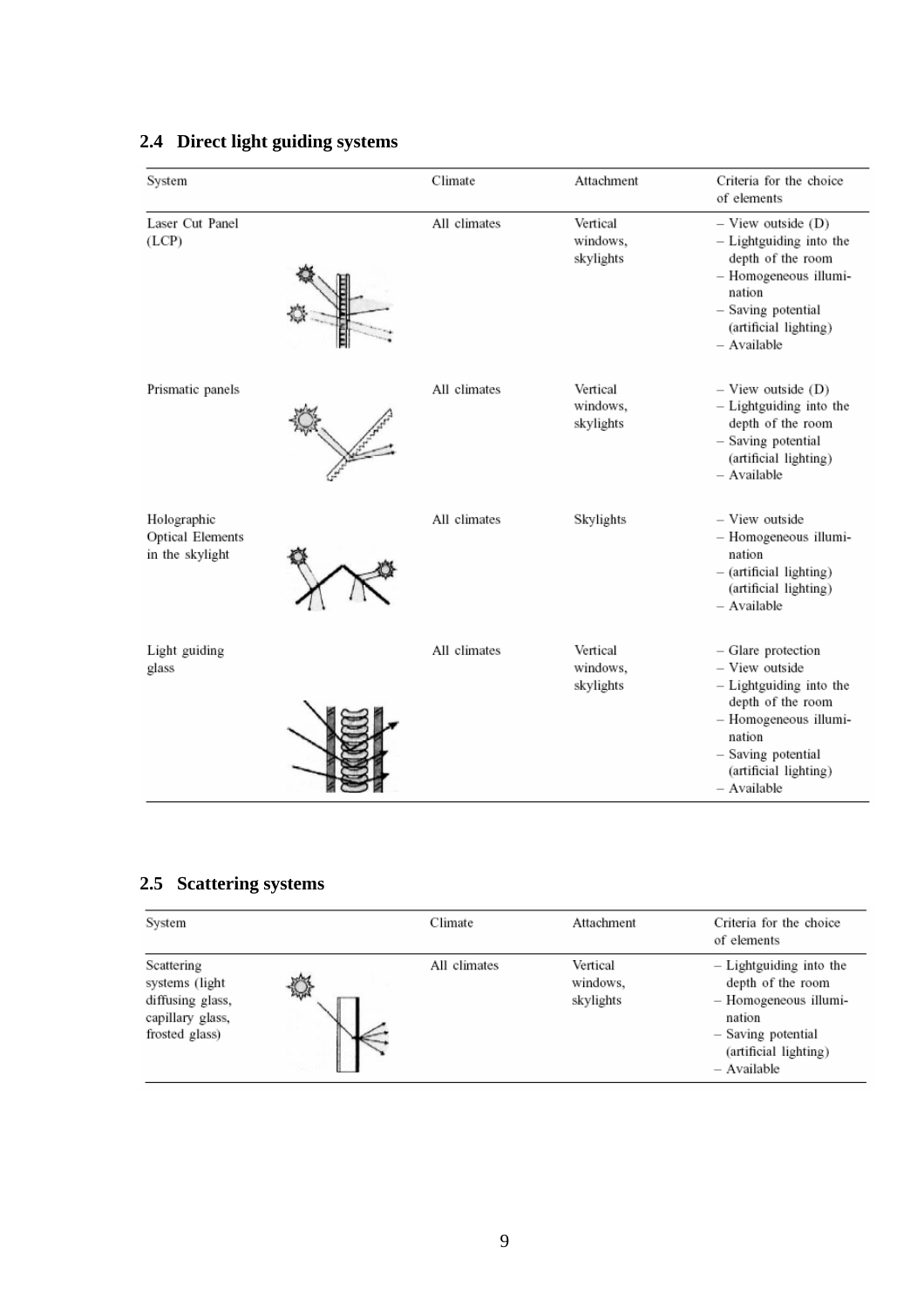<span id="page-10-0"></span>

|  |  | 2.6 Light transport |
|--|--|---------------------|
|--|--|---------------------|

| System                   | Climate                               | Attachment | Criteria for the choice<br>of elements                                                                                                                               |
|--------------------------|---------------------------------------|------------|----------------------------------------------------------------------------------------------------------------------------------------------------------------------|
| Heliostat                | All climates,<br>sunny skies          |            | - Lightguiding into the<br>depth of the room<br>- Saving potential<br>(artificial lighting)<br>- Need for tracking<br>- Available                                    |
| Light-Pipe               | All climates,<br>sunny skies          |            | - Lightguiding into the<br>depth of the room<br>- Homogeneous illumi-<br>nation<br>- Saving potential<br>(artificial lighting)<br>- Available                        |
| Solar-Tube               | All climates,<br>sunny skies          | Roof       | - Lightguiding into the<br>depth of the room<br>- Saving potential<br>(artificial lighting)<br>- Available                                                           |
| Fibres                   | All climates,<br>sunny skies          |            | - Lightguiding into the<br>depth of the room<br>- Homogeneous illumi-<br>nation<br>- Saving potential<br>(artificial lighting)<br>- Need for tracking<br>- Available |
| Light guiding<br>ceiling | Temperate<br>climates, sunny<br>skies |            | - Lightguiding into the<br>depth of the room<br>- Homogeneous illumi-<br>nation<br>- Saving potential<br>(artificial lighting)<br>- Research and development         |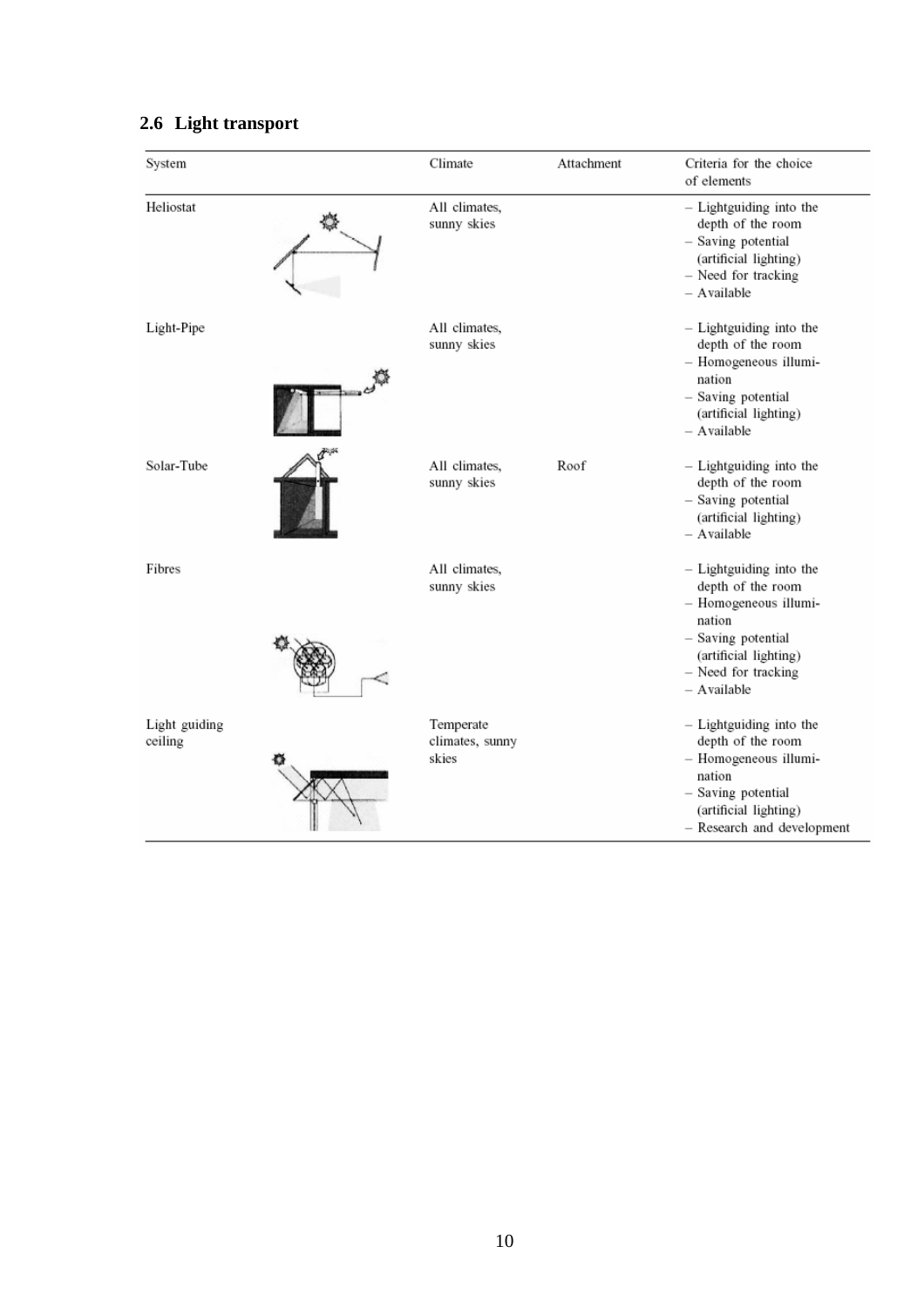## <span id="page-11-0"></span>**3. Technology & Market**

The systems presented on pages 6-10 represent a large range of advanced daylighting systems now available to the building profession. Some of these systems are in the development or prototype stages and some systems are architectural concepts rather than products.

Daylighting systems are generally seldom used in real buildings. There are many reasons for this:

- The high price of materials used in the systems, e.g. laser cut panels, prismatic panels, specular reflectors having very high reflectance, etc.
- Necessity for supplement with electrical lighting system. The daylight system alone cannot meet the lighting demand during all operation hours, it has to be supplemented with artificial light system, but the construction cost of artificial lighting system is much higher than the energy saving for lighting due to usage of daylight during many years.
- Lack of standard designs and products/systems optimized for specific latitudes and climates on the marked
- Lack of integration between daylight- and artificial light systems
- Lack of scientifically documented results confirming the positive impact of daylight on productivity
- Lack of information for building developers and investors about the importance of daylight for health, and well-being.

The usage of daylighting systems in buildings should be justified by increased daylight level in under-lit areas, better visual environment and health and well-being of occupants. The energy saving for lighting is not strong enough argument for most of private investors.

The integration of lighting and daylighting systems in one system operated by lighting control system could reduce the construction and operation costs. Anyway, attempts have only been made in a few cases to integrate daylighting and artificial lighting into a single system or a single fixture. The reasons are:

- 1. Lack of expected economical profit. The development in the field of artificial lighting sources have resulted in many new energy effective products. The profit from energy savings for lighting can not justify the construction costs connected to the daylighting system, especially in Norway as long as electricity prices are low.
- 2. Lack of cooperation. Daylighting system is a part of façade design and could be designed by architects; artificial light is a part of electrical installation designed by electrical engineers. The integration needs a close cooperation between those two parts during the whole building design process. It seldom occurs.
- 3. Lack of manufacturers willing to develop combined daylight/artificial light system and put it on the marked. Designers/producers of daylighting systems work hard to sell daylighting systems; most of them have no economical potential needed for development of complex systems. Producers of luminaries are mostly interested in production of luminaries alone; they are not willing to develop products that involve façade design.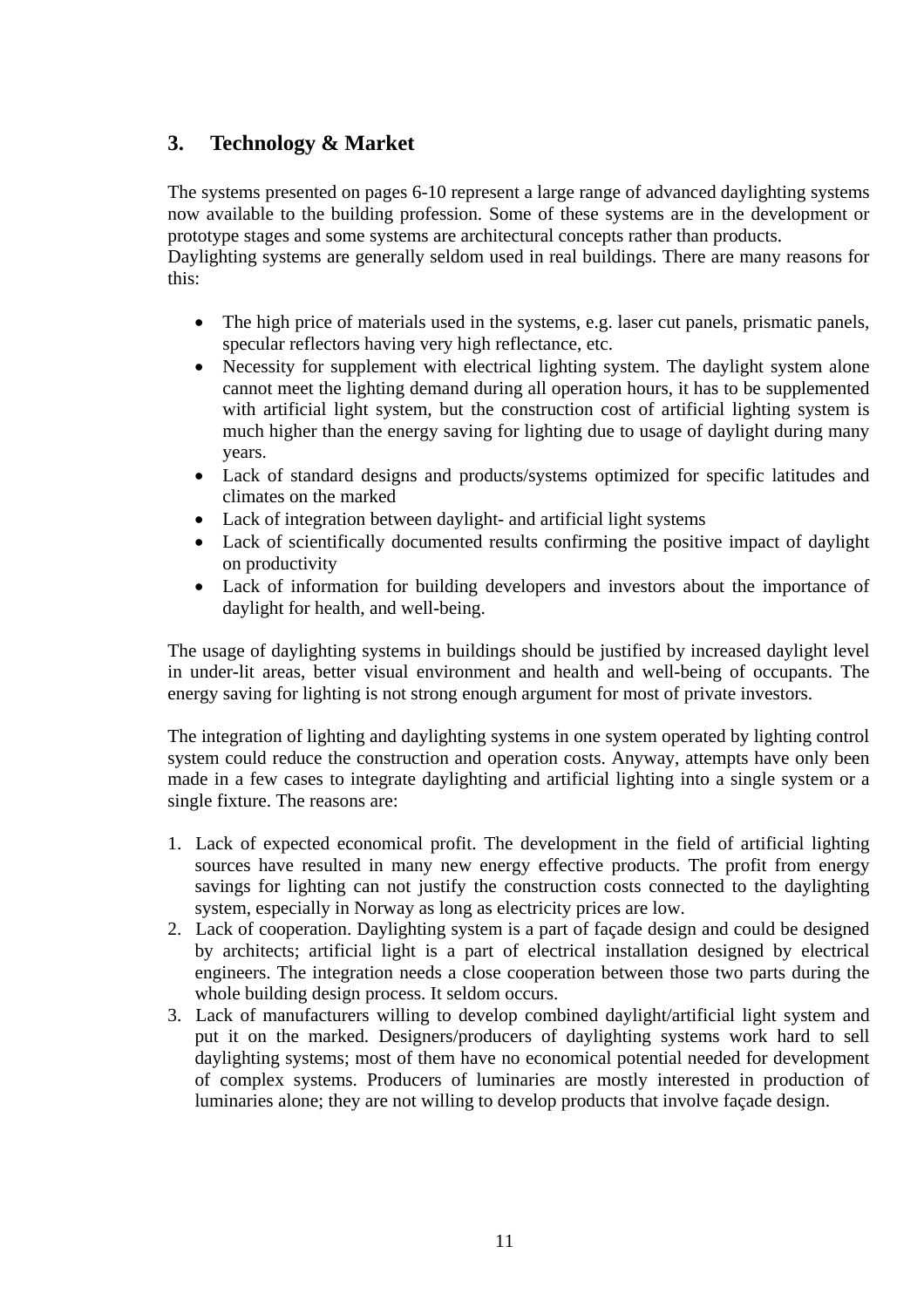The timeliness of the idea of integration of daylight and artificial light can be illustrated by a luminaries design competition that was announced in January 2002 by the US luminaries manufacturer Lightolier [Lightolier]. The aim of the competition was to design a skylight/electric light fixture in a single product that comfortably and effectively provides both daylight and electric light under sunny and overcast skies, and at night.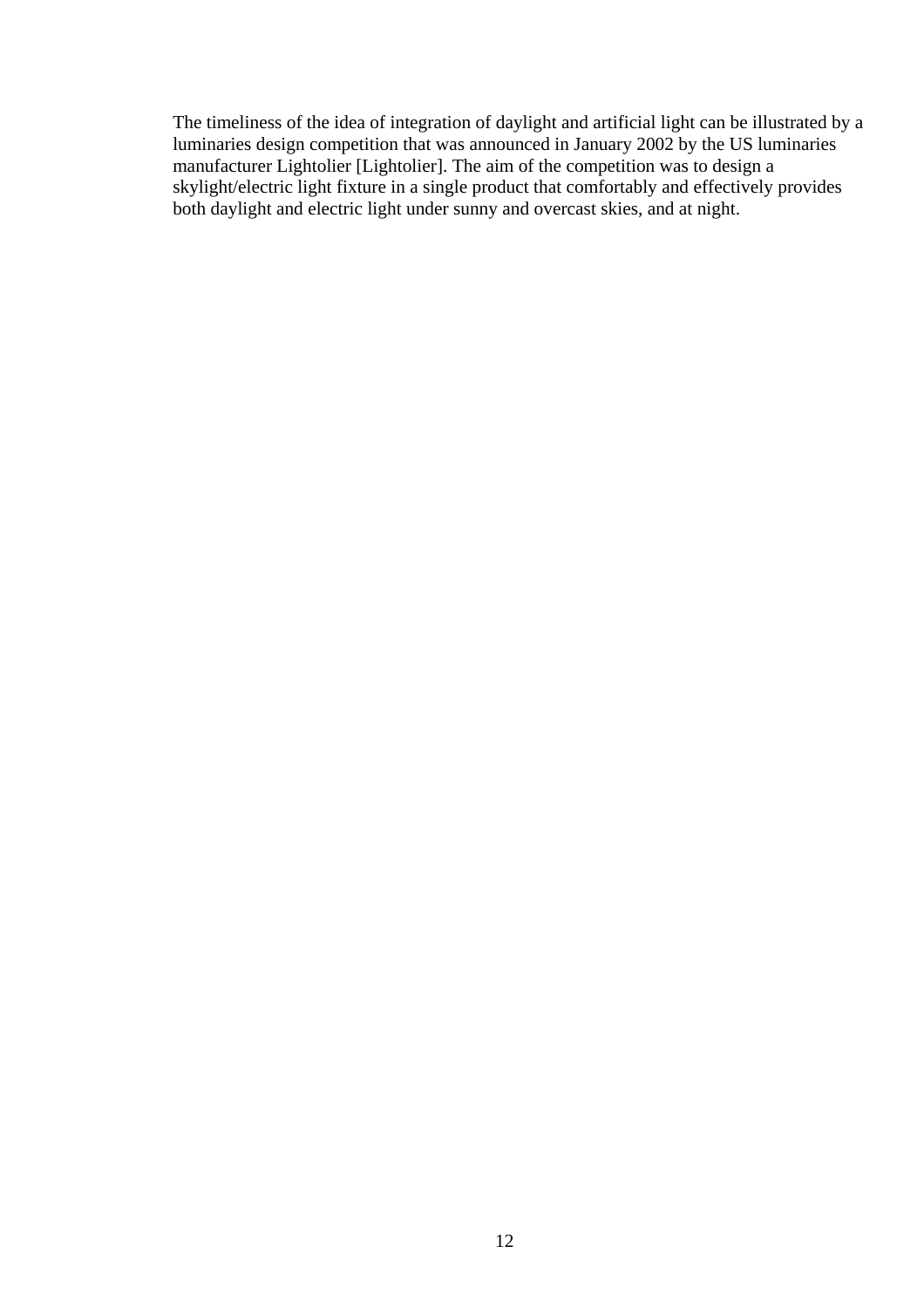### <span id="page-13-0"></span>**4. Interaction with other SmartBuild strategies and technologies**

#### **4.1 Lighting systems and user needs**

The following are the summary of the author's experience with the different stakeholder's attitude towards and experiences with daylighting systems. A lot of experience was collected during my participation in the Hybrid Lighting project curried by SINTEF Material Technology.

*The Government* is concerned about employment, economic growth, environmental concerns and the country's dependence on import. Any system that contributes to energy saving and occupants health/well-being is politically interesting.

*Architects*: are generally very positive to a smart integration of different systems in buildings. Most architects know about the positive impact of daylight for human health, well-being and productivity. Those aspects make them positive to daylighting systems as long as the system looks attractive aesthetically. They love glass for its transparency and they like to design buildings with large glazing areas, both on facades and on the roof. They may be skeptical to the systems placed on the façade, e.g. shading systems that are in conflict with the transparency of the building.

Architects are very concerned about the aesthetics and design of products, e.g. lighting fixtures have to look aesthetically attractive and trendy to be chosen by them. They are also concerned about function ability of building areas. They are positive towards the integrated lighting systems that enable more flexible utilization of floor areas. In addition they are under a constant pressure from buildings owners to design buildings with large floor area/volume coefficient.

*Electrical engineers*: do not know much about daylighting systems or shading systems, but they are familiar with control systems for electrical lighting. Due to very limited budgets for lighting projects they prefer to use standard products and solutions.

*Contractors* do not know much about daylighting systems. They are even more conservative than engineers, new solutions and new systems introduce new risks to them, which they prefer to avoid. Electricians who are responsible for installation of the electrical systems on-side are mostly concerned about easy montage.

*Investors* should be divided to: -*investors* who construct buildings in order to rent or sell them -*investors* who rent

The main goal for the first group is to construct as much floor area as possible for a given volume of the building at the lowest possible price. A high floor area per volume factor is easier to obtain in compact buildings. They should be interested in applying a hybrid lighting system if the system will enable usage of the areas lying remote to the window wall as working areas, especially if the difference in the total investment cost is not too high. A radical increase of electricity prices this winter will probably widen their interest in energy efficiency, as it will be easier to rent or sell the building areas.

The main goal of the other group is to reduce the operation and maintenance costs, subsequently to make the working areas attractive for the occupants. They prefer flexible areas.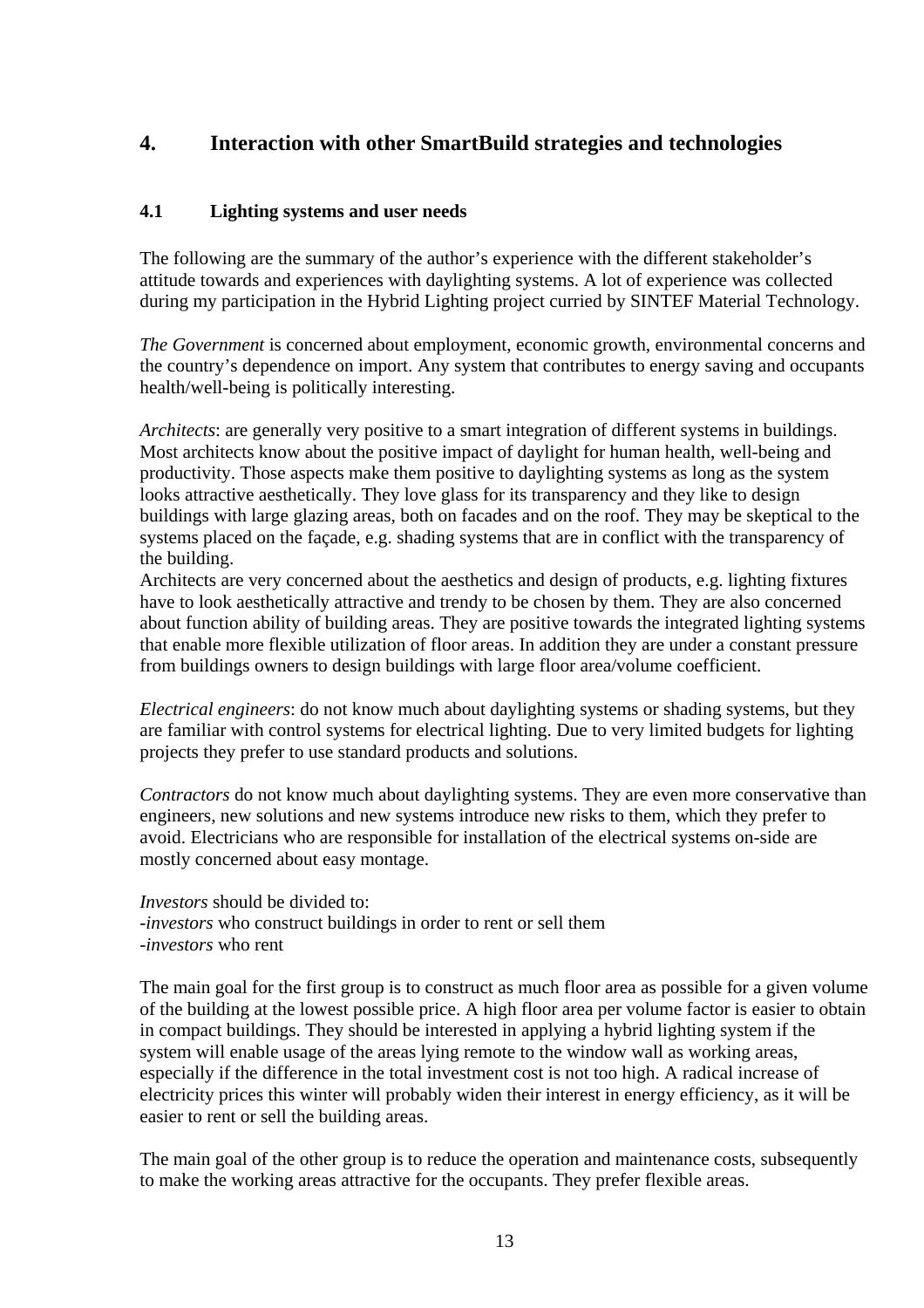<span id="page-14-0"></span>Any system that contributes to saving of electricity costs and at the same time is acceptable for the occupants, is attractive. Easy access to luminaries, and infrequent change of light sources reduces maintenance costs.

*Occupants* are mostly concerned about a comfortable working/living environment, to some degree about the quality of the visual environment and aesthetics. A nice view through the window is also of great importance for them. They also value the possibility to control their environment by themselves. If any control system is to be accepted, it has to be user friendly.

They should be better informed about the very positive effect of daylight on their health, wellbeing and productivity.

#### **4.2 Lighting systems and Environmental criteria**

The light-transmitting daylighting systems are constructed of window glass, mirrors, acryl panes, small plastic elements etc. The light-reflective daylighting systems are made of highly reflective materials as polished aluminum and steel. As such they are not less environmental friendly than glass-façade or glass-roof systems, usually used in buildings.

Daylighting systems can give huge environmental profits by saving energy consumption for lighting in buildings operating at daytime.

### **4.3 Lighting systems and Indoor environment**

Daylighting systems produce no air pollution. Thus, they have no direct impact on the indoor air quality. However daylighting systems fixed inside a room having horizontal elements will increase the shelf factor in the room. If not cleaned very often, they will collect dust. Even vertical inside shading systems, e.g. curtains, collect some dust and may not be acceptable in rooms with very high demand for hygiene.

Lighting systems, if not cleaned regularly, can cause combustion of dust and unwanted pollution of the indoor air. Therefore, the lighting fixtures should be designed for quick and easy cleaning.

Some light sources make noise. Users may find it irritating in spite of a low volume.

Even more important is the pulsation effect of some fluorescent light sources. For very sensitive people it will cause headaches and for very few even epileptic attacks.

The indoor environment should include the visual environment as one of the important criteria. The glare, both from the sun, the sky and from lighting fixtures, can occur if lighting designers do not pay enough attention to shading the occupants from direct view towards light sources. The glare, especially the solar glare, can be very dangerous, since it can damage the human visual system. Most occupants will evaluate an even lighting distribution in a room as boring and flat. To increase the visual interest, the luminance distribution in the room should vary. The visual task should have higher luminance than surfaces lying close around it. The luminance of light sources should not be higher than the value 20-40 times luminance of the visual task. The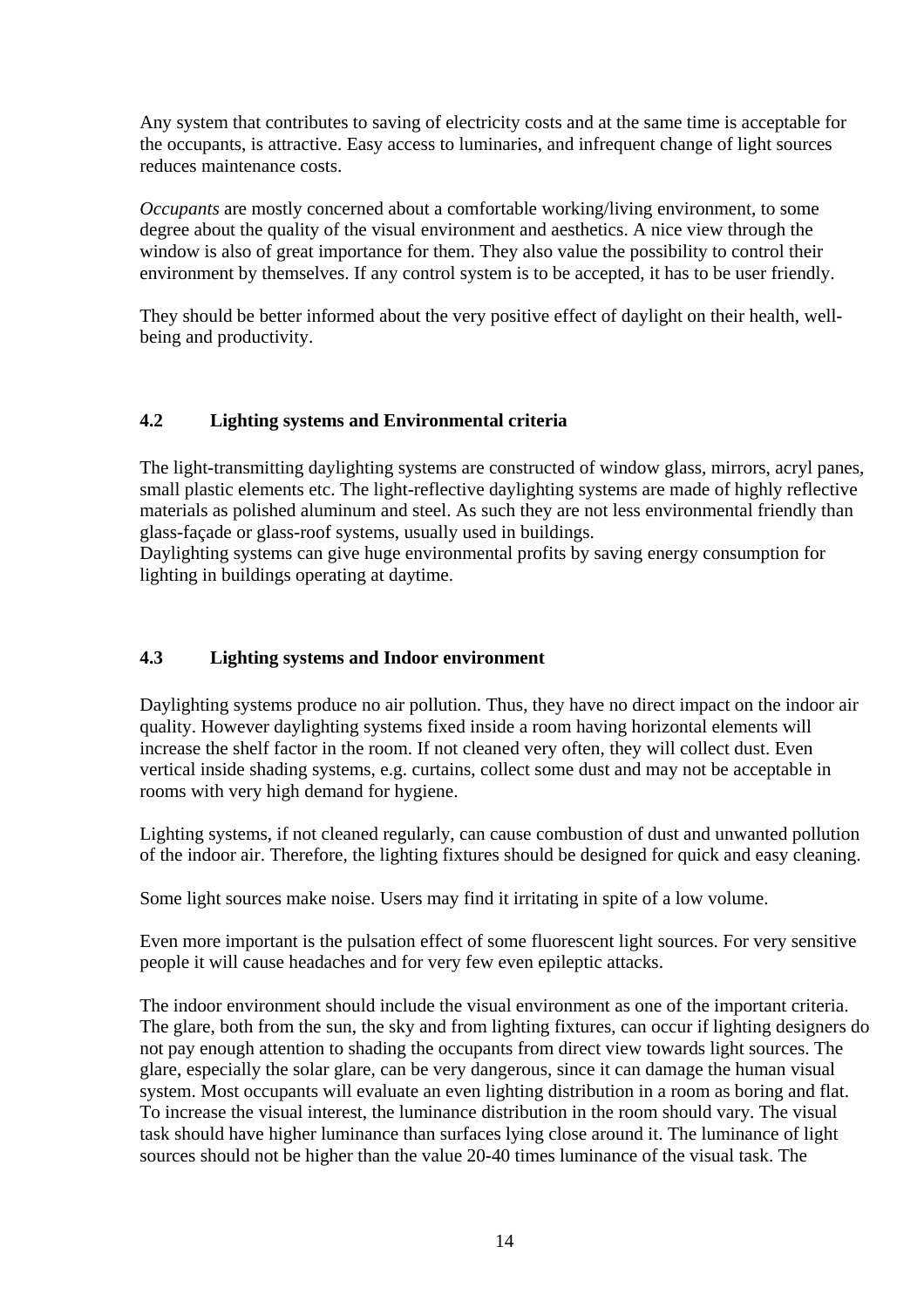<span id="page-15-0"></span>recommendations for maximum luminance contrasts in the working places are worked up by the international lighting committee CIE and should be followed by lighting designers and architects.

Jennifer Weitch [Weitch] the author of CIE report "*Principles of Healthy Lighting*", points to the nonvisual effects of light on human physiology, mood and behavior. According to Ms. Weitch, that the daily dose received by people in Western countries might be too low. To improve the occupant's mood and make the indoor visual environment healthier for the occupants, higher lighting exposures or/and a longer period of lighting exposure will be recommended in the future. She also points to the spectrum. Light for biological activity should be rich in the regions of the spectrum to which the nonvisual system is most sensitive. The exact spectrum is not known, but it peaks in the blue-green region. If so, the blue skylight should be extensively used in buildings. The report concludes, that a revolution in lighting recommendations is to come within the next 10-15 years, as we expand from purely visually-based recommendations to new ways of thinking about lighting. People need enough lighting exposure and periods of darkness, too.

#### **4.4 Lighting systems and Implementation strategies**

Lighting systems need clear implementation strategies. There exist too many examples of very smart products that will never be implemented. The implementation is even more difficult if the product cannot give economical profit. For example, the use of daylighting systems cannot be justified by the profit from energy saving alone.

The very important arguments for the implementation of lighting systems should be the health, well-being and productivity of occupants. Since the occupants salaries are the highest outcome for most of enterprises, even a 0,5% increase of productivity during the year can give economical profit that can justify large investment costs for daylighting systems. Unfortunately, it is not easy to document the impact of lighting on productivity, since productivity depends on a huge amount of factors. Eitherway, there are indicators pointing to a positive influence of daylight exposure on the production of cortisol hormone and on the quantity of cortisol in urine on the immune defense of the body. Which means that too small light exposure increases the probability for illness. More efforts are needed to document those connections and use them during the implementation process.

Another strategy for implementation of daylighting systems can rely on focus on an increased daylight level in areas lying away from daylighting openings, resulting in increased functionality and flexibility of those areas.

#### **4.5 Lighting systems and Integrated design**

The integration of lighting systems in buildings is an obvious objective. Despite that, it is not easy to achieve in practice, because the decision about the façade design, fenestration, shading devices, BIPV, electrical lighting and control systems are made by different decision makers and at different times during the building design- and construction process. Traditionally, architects were responsible for integration of building components and systems during the design process. The technical development of daylighting-, shading- and lighting systems resulted in a huge amount of ideas, solutions and products. If an architect would still like to play a central role in the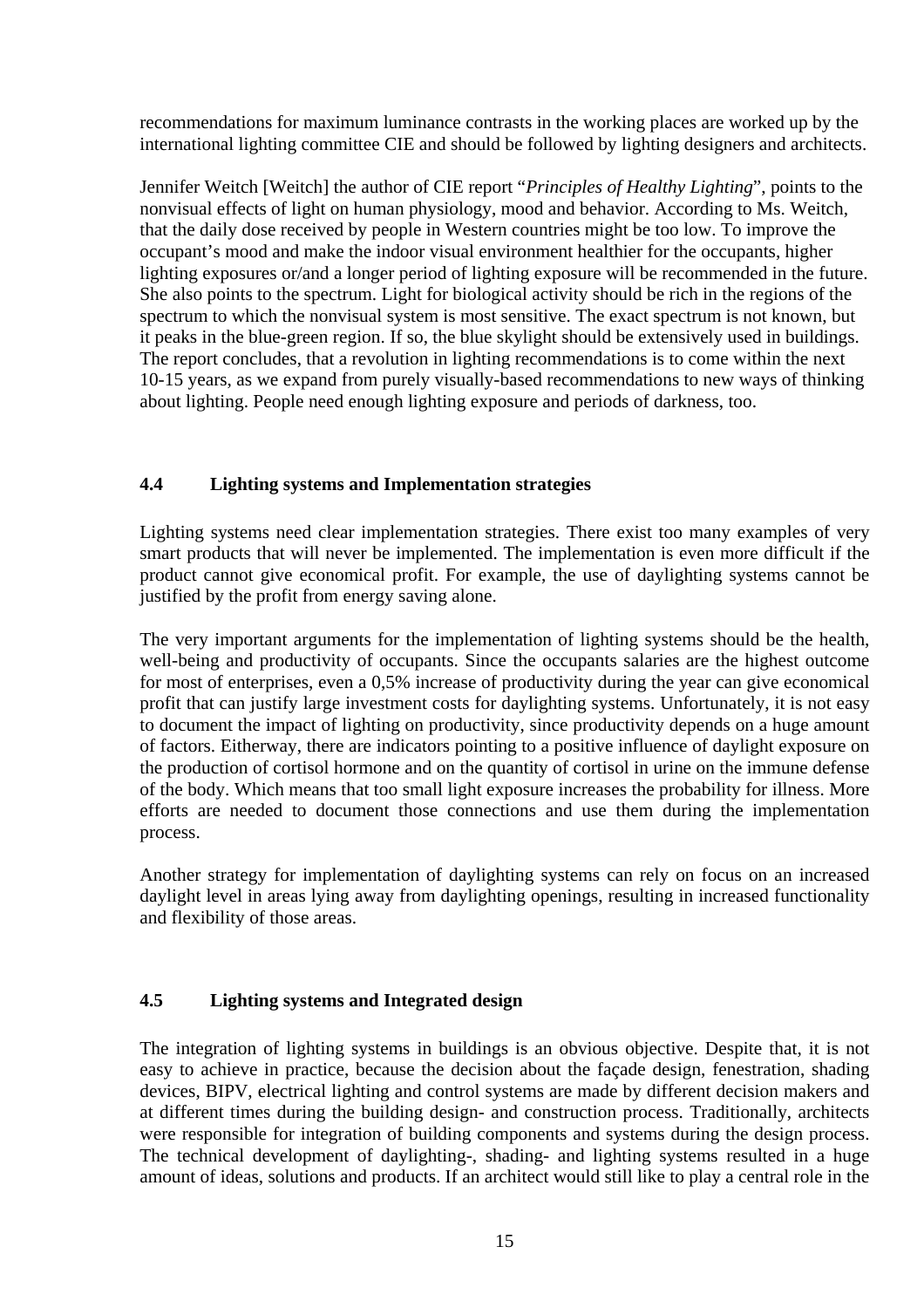process, he/she has to increase his/her knowledge considerably. Otherwise he/she has to cooperate with specialists. The problem occurs if the advices that specialists give contradict with the main architectural concept of the building. The scenario sketched here occurs quite often, because the architects usually have a very strong opinions about the design of the building façade.

Integration of different systems into one more complex system is a new approach. There have been developed very few solutions which integrate daylighting with electrical lighting within a single system [Köster] [Feldmann] [Schnetz] [Mingozzi] [Ejhed] [Heliobus] [Bracale]. The process started when new daylight-redirecting components and materials were made available to the market (e.g. Siteco, Hüppe, Edmonds, Serra Glaze, 3M). The architect had to compose these components and materials into a tailored lighting system that suited the application, as shown in figure 1.





*Figure 1. Hüppe Daylight Technology* 

The solutions are usually optimized for direct sunlight and have a limited efficiency when the sunlight is not available. The use of such systems is limited to the countries were the probability for sunlight radiation is much higher than 50% of all daylight hours during the year. The systems are often comprehensive and require major changes in the building structure if used in existing buildings. They function well, but they often lack the economic dimension, which prevents a broad commercial support.

One very promising integrated system, designed for usage in offices, was developed by Siteco, Lighting Technology GmbH [Nagel], see figure 2. The Siteco Light shelf is primarily intended for installation in the top section of the window. Below the shelf, a conventional window allows for an unimpeded view of the outside. Sunlight is collected by a light concentrator and directed onto a diffuser together with diffuse skylight. The light is further directed onto the ceiling. Workplaces are illuminated indirectly with the light reflected from the ceiling. The shelf is primarily marketed as a shading device. The solar glare from the upper part of the window is avoided since direct sunlight falling on the small area of the window is distributed on a large area of the ceiling. The shelf is meant to replace the conventional ceiling mounted artificial lighting in a cell office.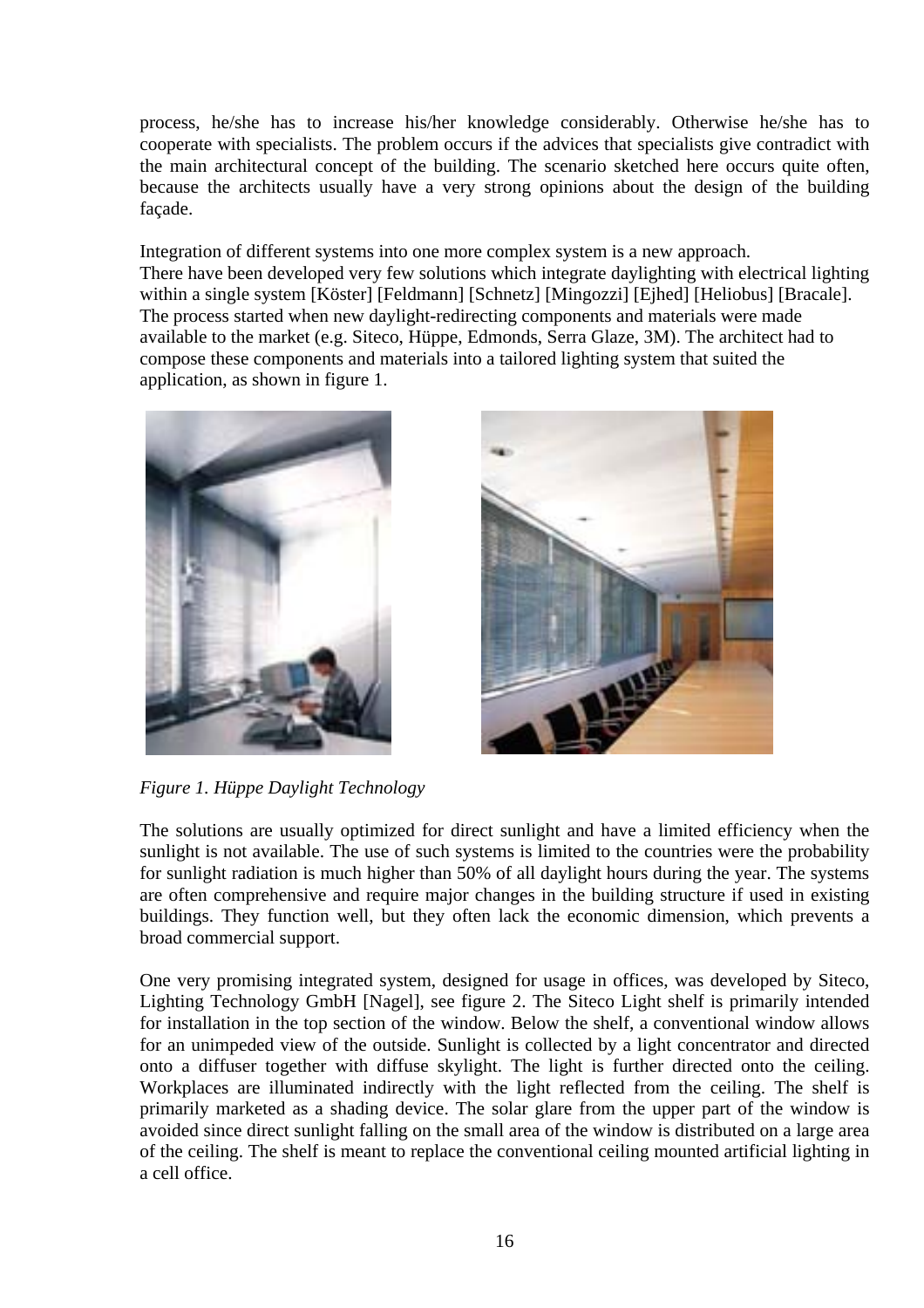The artificial lighting component is a ceiling washer mounted in the body of the light shelf above the daylight diffuser. Depending on the illuminance requirement, the washer is fitted with one or two T5 light tubes. An integrated light control system permits adjustable dimming, and thus an energy efficient operation of the lighting system. The shelf is meant to replace the conventional ceiling mounted artificial lighting in a cell office.



*Figure 2. The Siteco Light shelf.* 

Apart from the Light self of Siteco, we are only aware of one other compact hybrid lighting solution that has been developed by Iguzzini. It requires a light collector on the outside of the façade and an opening in the façade. The concentrated sunlight is being reflected towards an anidolic mirror. The reflected light from this mirror is directed towards the working place through a translucent diffuser. The company intends to integrate an artificial light source in the system. The product is not yet commercially available [Casalone] (figure 3).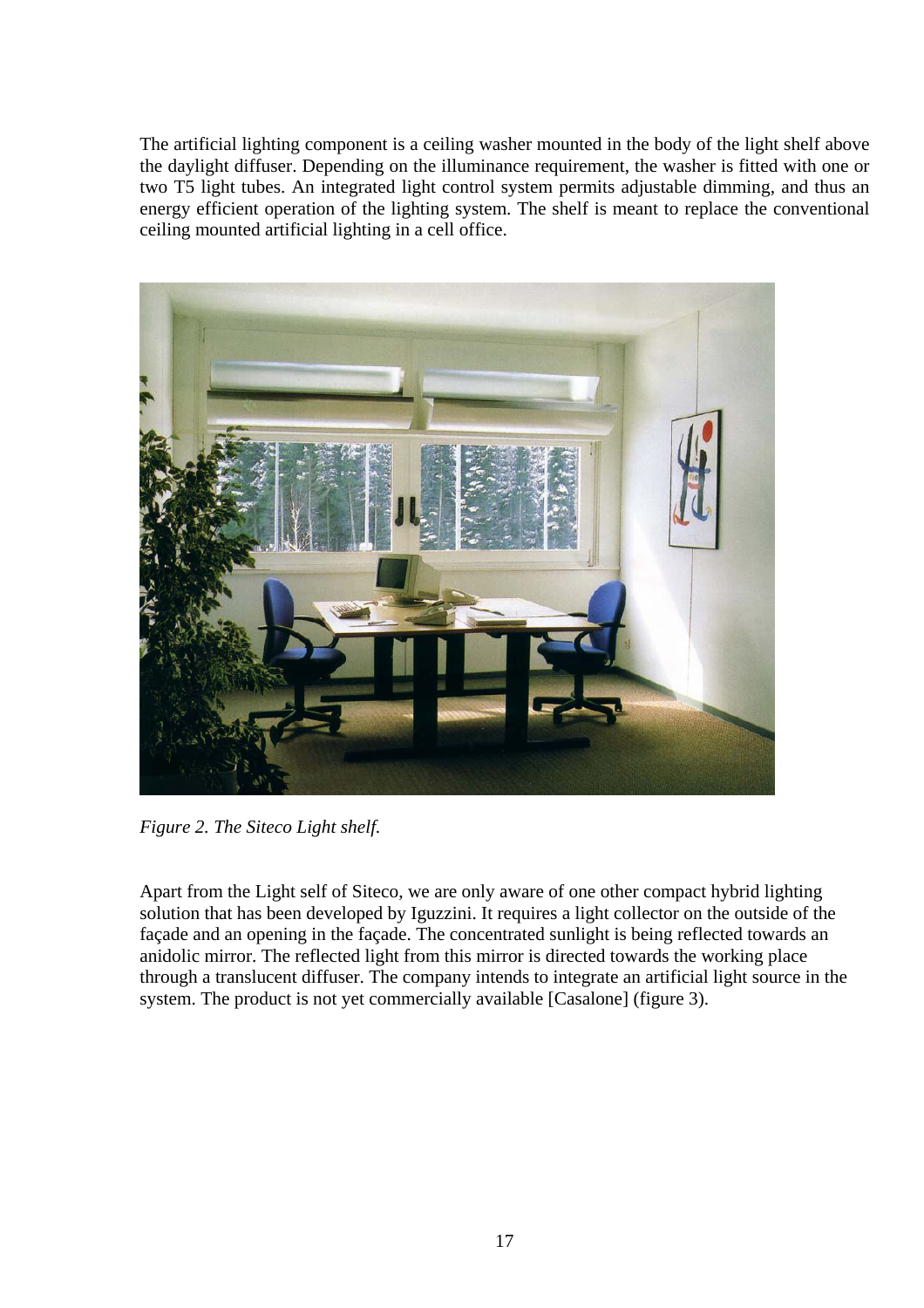

*Figure 3. The Iguzzini hybrid lighting device.* 

Integrated daylight/electric light fixtures were developed both for sidelight and skylight. Two examples of integrated lighting system that combine sunlight, collected on the roof and distributed by a huge light tube, with artificial light source placed at the bottom of the building in a single package that allows the most effective delivery of both types of light, figures 4 and 5.



*Figure 4. Heliobus*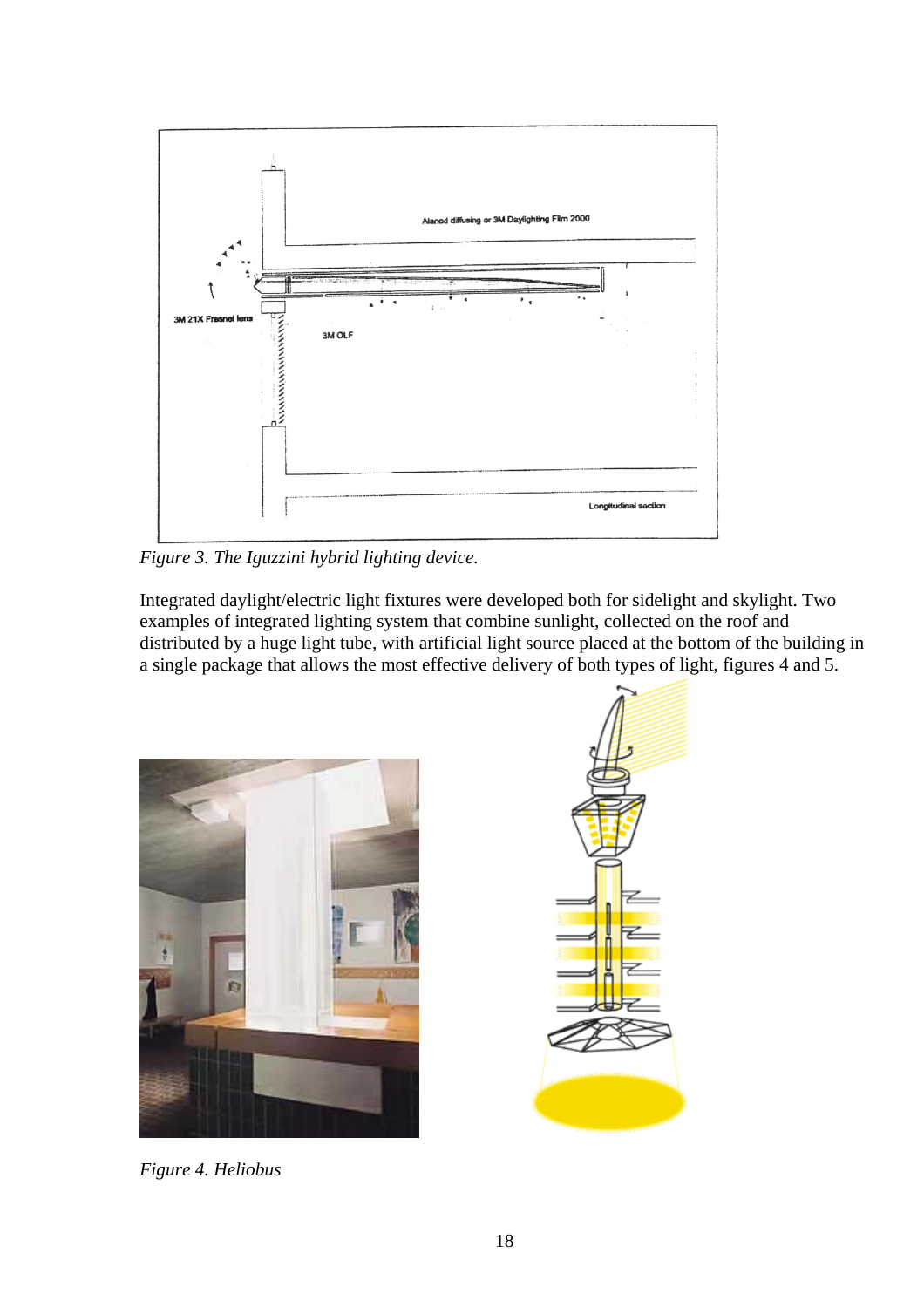<span id="page-19-0"></span>

*Figure 5. Arthelio Project* 

#### **4.6 Lighting systems and Building integrated energy systems**

Lighting is a major electricity load in most commercial buildings. The lighting is also a major contributor to the cooling load. For commercial buildings, which are occupied during daytime, the peak lighting load typically coincides with the peak solar gain, cooling load and peak casual gains from buildings activities.

#### **4.7 Lighting systems and Building integrated photovoltaic**

There are many examples of PV integration in buildings façade design and in fixed shading devices. In low latitudes the solar shading consists of horizontal elements placed at the top of the window or covering the window surface. The elevation angle of the sun is large. To shade the window, shading elements can be sloped slightly down from the horizontal plane allowing penetration of the diffuse skylight from the lower part of the sky; the view out is only partly obstructed.

A typical problem with shading in high latitudes is caused by low elevation angle of the sun over the horizon, especially during the morning and evening hours. To shade windows properly with the shading system made of horizontal slats, the slats have to be inclined nearly vertically, covering nearly all window area. The view out is totally obstructed; the daylight does not penetrate to the building and occupants use artificial lighting to compensate for very low lighting level. It is ridicules; artificial lighting is used during daytime with sunlight!

Imagine a shading system consisting of vertical, moveable lamellas. An intelligent control system changes position of lamellas during the day turning them to position perpendicular to the sunlight direction. Such lamellas, always oriented toward the sun, should be an excellent place for integrating of PV! (Apart of the fact that one lamella will shade the neighbor one under slant incident angles of sunlight). The shading system sketched here will effectively shade the window and reduce the solar glare problems; it will also enable skylight penetration during most part of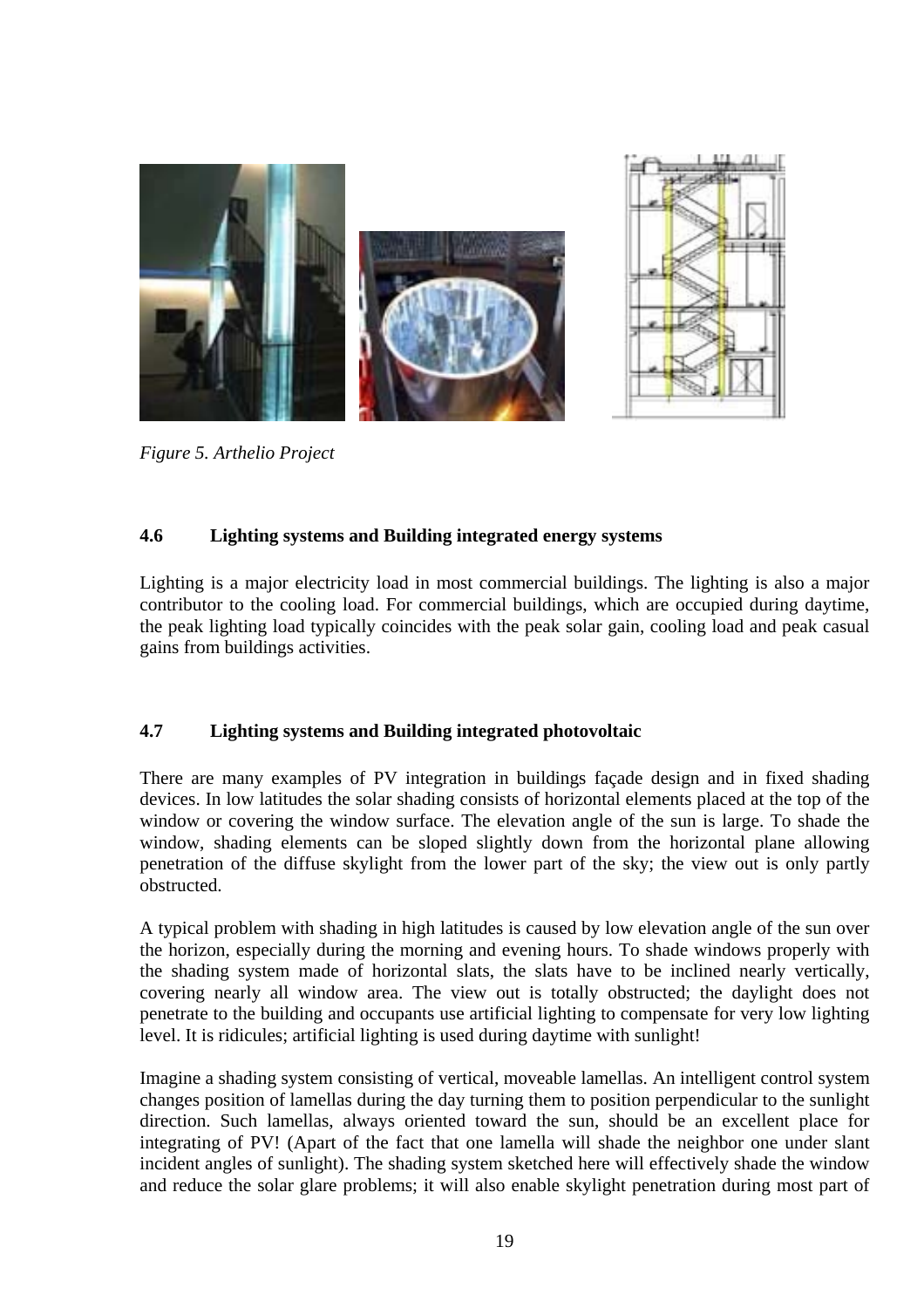<span id="page-20-0"></span>the sun hours and it will produce electricity. A part of this electricity can be used for operating of the system.

Another possibility for integration of PV in shading devices is to use them at the roof of the building, on the shading devices needed for skylights or glass roofs. The principle could be similar. A dynamic shading system, functioning as a moving sun umbrella, can be utilized for fixing of PV. The possibility to avoid shading of PV's should be even better.

#### **4.8 Lighting systems and Heating, cooling and ventilation systems**

Utilization of daylight as lighting of working areas may result in significant savings in electricity consumption for lighting. [Danny] reports about 50% energy savings for lighting in a single person offices were a daylight responsive dimming system is used. The energy saving potential is mostly dependent on the daylighting level in the room, the energy saving potential is much larger in the perimeter zone than in a core of the building.

[Athienitis] reports, that in rooms with shading-, daylighting-, and dimming- control, the energy saving for lighting may exceed 75% for overcast sky and 90% for clear sky with sun, comparing to the case of no control system. The results refer to small office room with a motorized shading system consisted of highly reflective blinds between the two panes of glass. The control system adjusts the sloping of shading blinds that control the light flux penetrating to the room and redirect sunlight to the ceiling in sunny days. It also adjusts the light flux from luminaries to meet 500 lx requirement at the working area using the dimming principle. The author claims that the control system creates high quality indoor environment too. The reduction of luminaries' operation time causes the reduction of the intern heating and increasing of energy requirement for heating. The energy saving for cooling is not documented in this study, but most probable it will be much higher than additional energy use for heating.

[Sala] reports about the AIW-Active Intelligent Window designed to exploit solar radiation, outdoor air temperature and relative humidity to provide automatically controlled direct or indirect solar gains, cooling by ventilation, humidification-de humidification, variable insulation and daylighting of indoors. Each function or set of functions is automatically selected by en intelligent control system.

#### **4.9. Lighting systems and Heat pumps**

The energy consumption for lighting has an impact on the total energy consumption in buildings, also buildings heated by heat pumps. Lighting systems that utilize daylight as lighting source use less energy (for lighting) than conventional lighting systems, because the total operation time for artificial lighting is shorter. If lighting fixtures operate in shorter time, they produce less heat and the requirement for heating increases. The heat pump has to produce more heat and the effectiveness of the heat pump will probably be higher.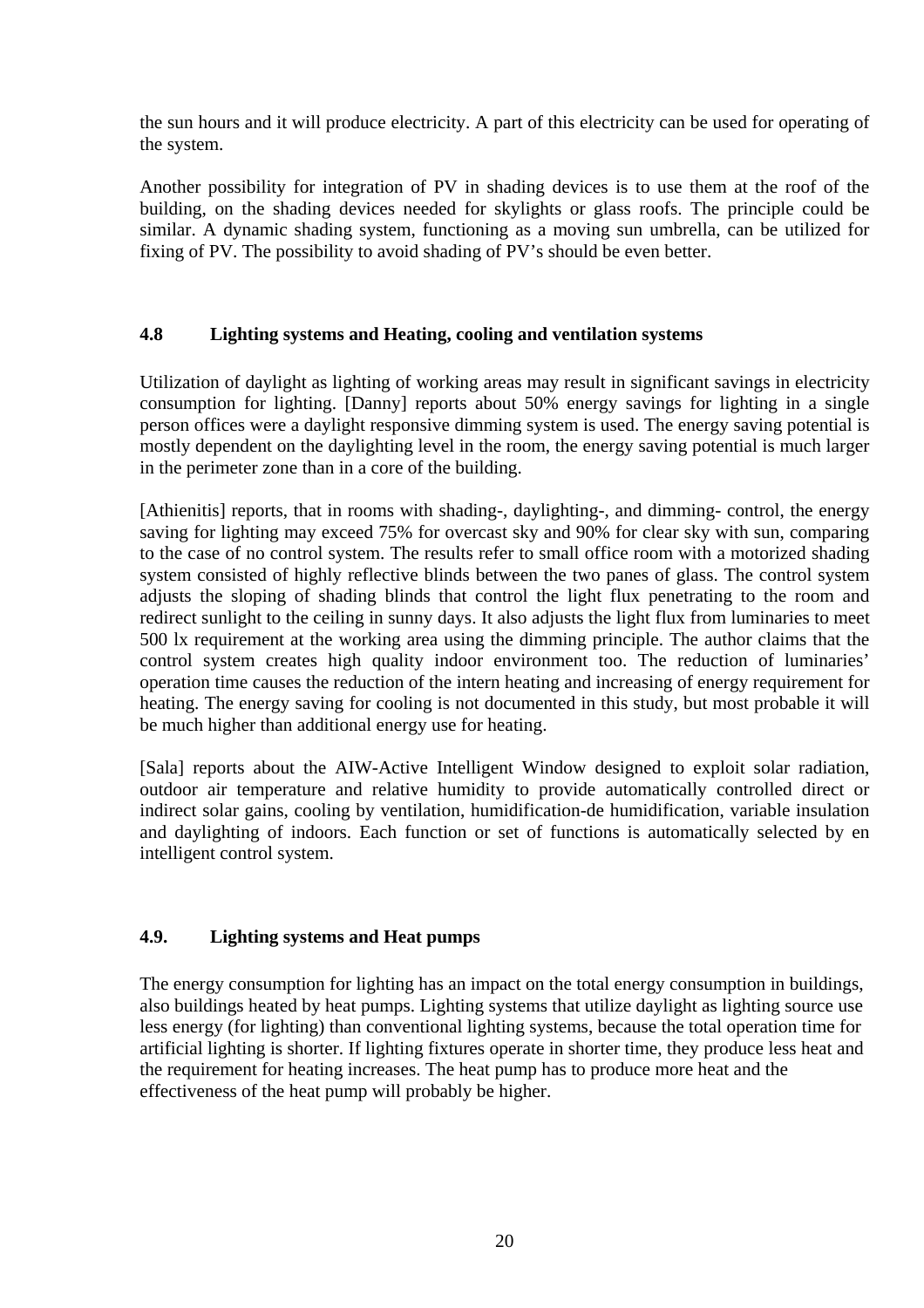#### <span id="page-21-0"></span>**4.10 Lighting systems and Operation and automation**

Many intelligent control systems for lighting are under development. In addition to the daylight responsive dimming- or on/off- switching systems optimized for energy saving, new approaches focus more on occupant's satisfaction. Really, the user acceptance of automated control of daylight and artificial light is a crucial objective of any control system. One of the most important conclusions of visual comfort study, conducted by [Velds] last year, was the lacking possibility to overrule the control system was the most important complain.

[Guillemin] writes about a shading control system that can operate in two different ways. If the occupant is present, priority is given to visual comfort; if the occupant is absent, priority is given to thermal aspects, i.e. energy saving for cooling or heating. It is also integrated in an optimized global controller. The artificial lighting controller is used to complete the illuminance level in the room up to the level desired by the user. The desired level is learned by the system through the user's wishes.

[Garg] reports about smart occupancy sensor that was proposed for "human movement" of a person working at a computer and can learn the variation in activity level of the occupants with respect to the time of the day. It adapts the time delay, i.e. the time after which the lights will be switched off. Traditional occupancy sensor enables ca. 30% of energy saving for lighting compared to situation without any sensor. The smart sensor can save additionally 5%.

[Kolokotsa] reports about a new integrated control approach. The air quality, the thermal comfort and the visual comfort are all controlled by fuzzy logic control system. The system monitors also energy consumption for heating/cooling and electric lighting.

The pilot study about office workers response to automated venetian blind and electric lighting system curried by [Vine] raised a number of interesting issues with respect to occupant responses and preferences in daylighted environments.

- First, most workers appeared to prefer greater illuminance levels (more daylight and more electrical light) for their office space, even though they could see well enough to perform their tasks. The higher illuminance levels may indicate the preference of: more daylight, lessobstructed view out, for balancing the illuminance from daylighting, for more electric lighting to brighten the sides and back of the room.
- Second, even if the automated system performs well and has a high level of acceptance, occupants should be offered the ability to manually control some or all of the system operation and should be educated and trained about the proper use of the controls and the nature of the feedback system.
- Third, a large sample of people should be investigated to find answers for following questions:
	- o what kind of people need to control their lighting environment,
	- o how this control may influence their reactions to the lighting environment
	- o what proportion of the population prefer lighting conditions that change over time, corresponding to changes in the external conditions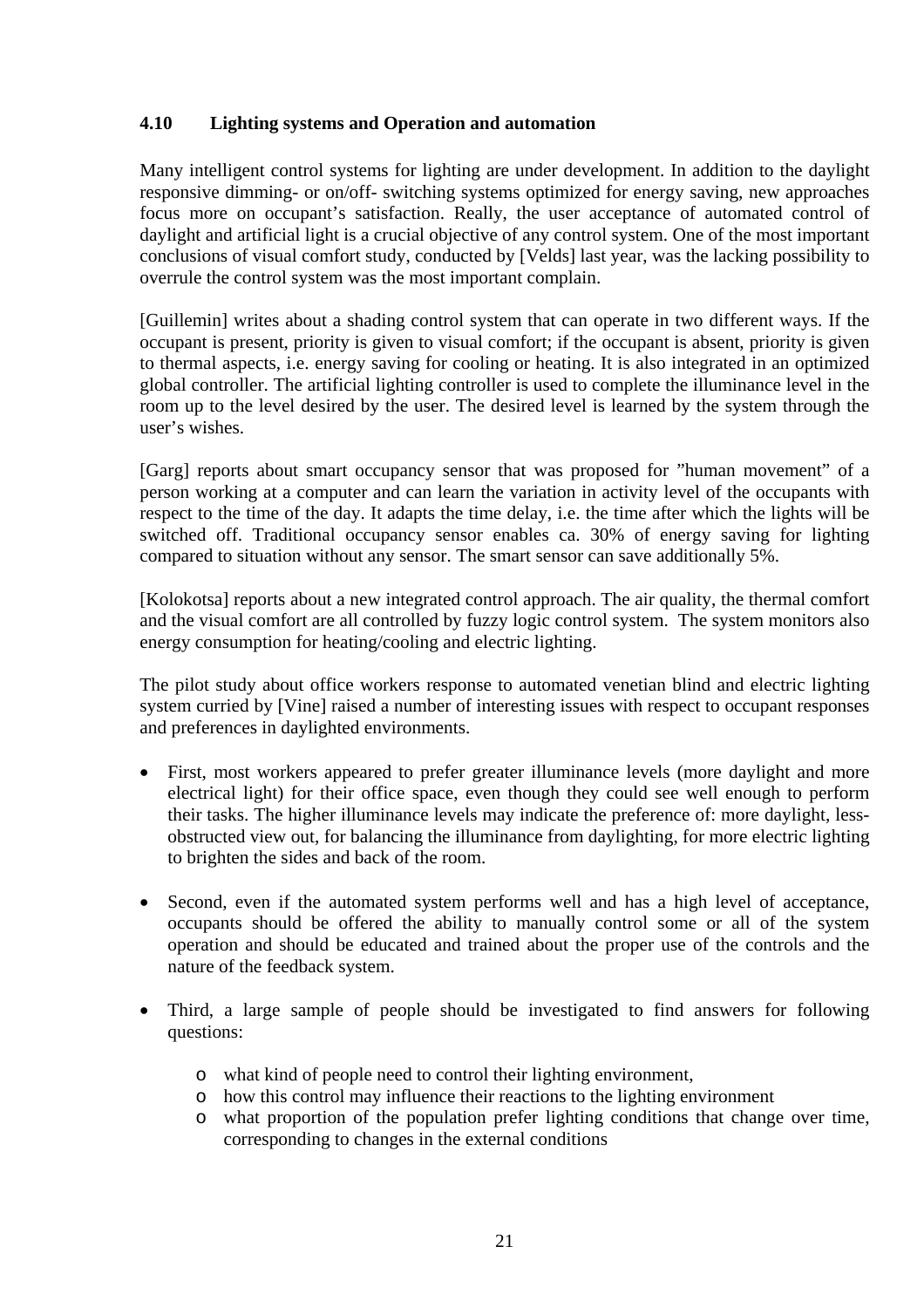#### <span id="page-22-0"></span>**4.11 Lighting systems and Energy storage**

The energy for lighting is most needed in the periods of low daylight level outside, i.e. in periods when the possibility for electricity production at site, e.g. from PV, is not possible. There is a need for energy storage if an on site energy production is to be chosen.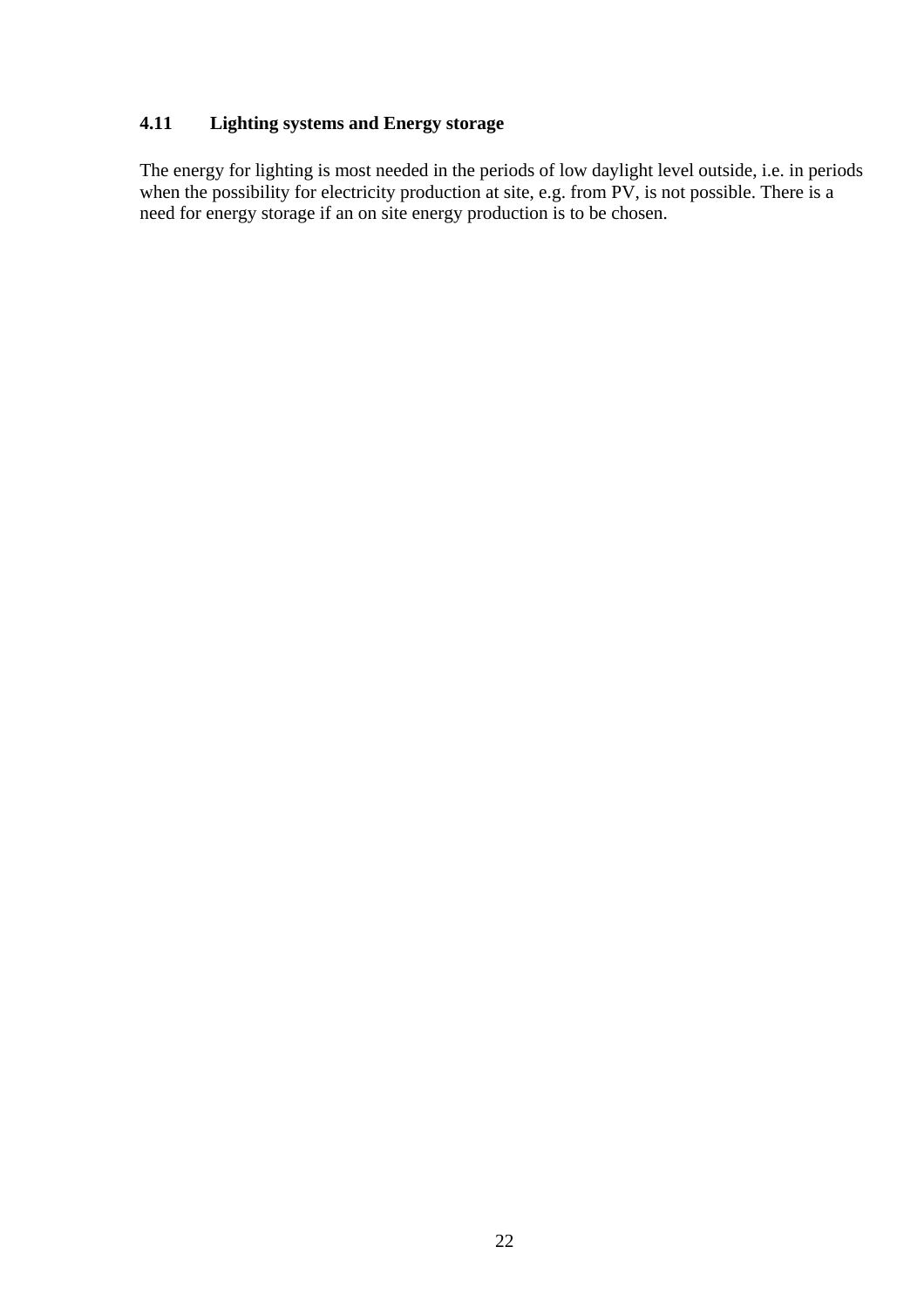# <span id="page-23-0"></span>**5. Lighting systems and SmartBuild**

In my view, the envelope of smart building should react to the changes of the temperature, sunlight, skylight, wind, etc. outside in a similar way as human being reacts, e.g. by taking more cloths if the temperature sinks, turning eyes away from the sun if it is low over the horizon or using wind cloths in the windy weather. Such a constructed building envelope will help us to create comfortable indoor environment and at the same time enable us to save more energy, because the natural energy sources, such as daylight, solar heat etc. will be used to a greater degree.

The SmartBuild project could focus at the following:

- 1. THE HYBRID LIGHTING SYSTEM The concept of integration of daylighting- and electrical lighting systems should be enlarged to comprise shading system, possibly also PV. Such a hybrid system should be optimized for both, user comfort and energy saving.
- 2. THE CONTROL SYSTEM All elements of such a hybrid lighting system should be controlled by one intelligent building-control system which could control also the heating (cooling) and ventilation in the building. The central control system should secure a comfortable indoor environment and should contribute to considerable energy savings.
- 3. INTEGRATION OF BIPV IN SHADING-DAYLIGHTING SYSTEM The integration of PV in a dynamic shading-daylighting system, especially for high latitudes.

Many different design alternatives could be developed for different users and different building types/functions, possibly also for different climates. The concepts for both, façade and roof openings could be developed.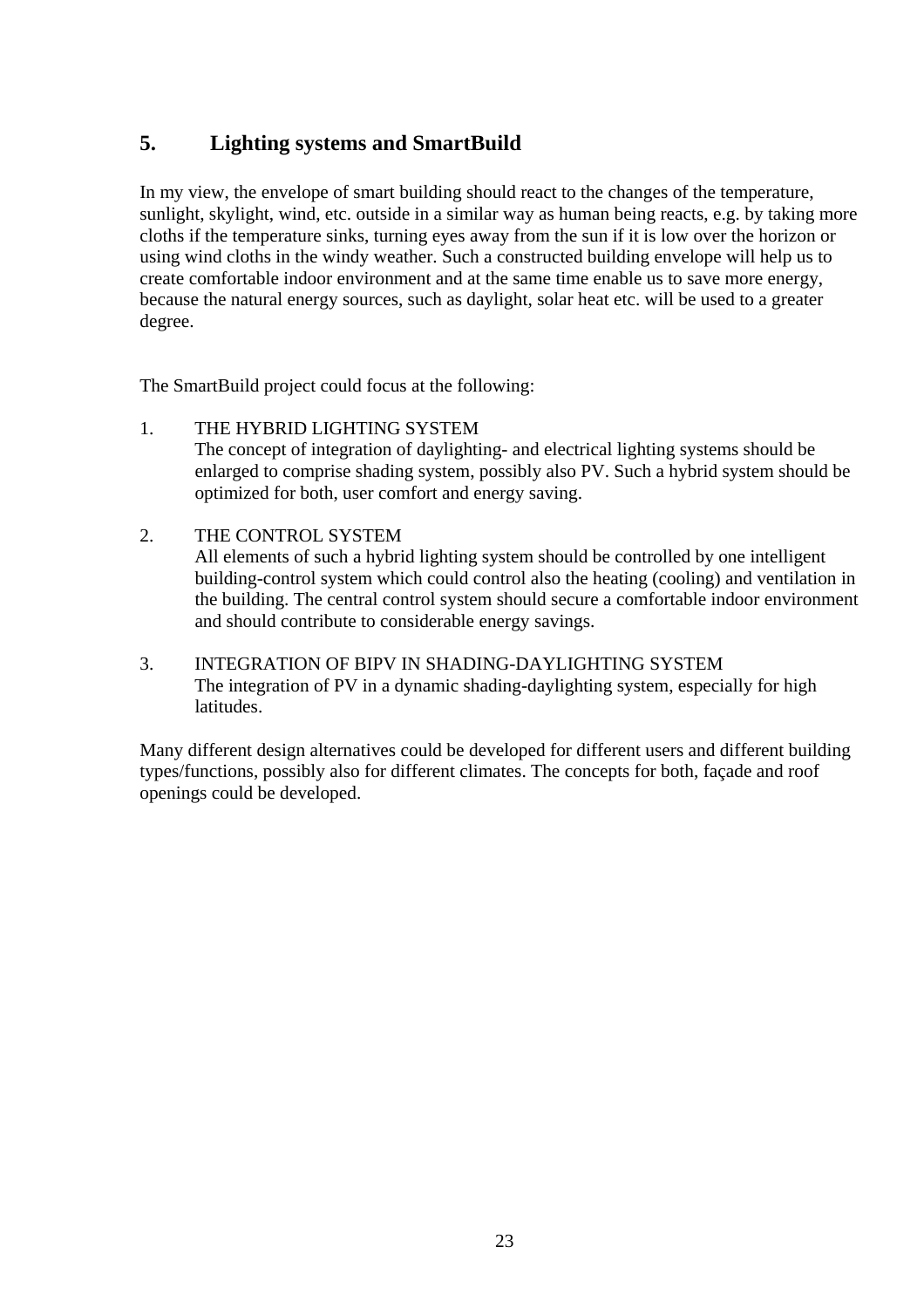### <span id="page-24-0"></span>**6. Literature and central R&D institutions**

**Athienitis**, A.K and Tzempelikos, A. *A methodology for simulation of daylight room illuminance distribution and light dimming for a room with a controlled shading device*. Solar Energy 2002

**Bracale** G., Mingozzi A., and Bottiglioni S., *Performances and daylighting applications of solatube<sup>®</sup> - the tubular skylight*, LUX Europa, the 9<sup>th</sup> European Lighting Conference, Reykjavik, Iceland, June 2001

**Casalone** R., and Ceregioli P., *Conception and design of a teletransport system for natural light*, LUX Europa, the  $9<sup>th</sup>$  European Lighting Conference, Reykjavik, Iceland, June 2001

**Cates** M.R., *Hybrid Lighting: Illuminating Our Future*, ORNL Review 29(3), (1996)

**Danny** N.W. Li, Joseph C. Lam *Evaluation of lighting performance in office Buildings with daylighting controls* Energy and Buildings 33 (2001) 793-803

Ejhed J., *Daylight qualities, Acceptance studies in the Arthelio project*, LUX Europa, the 9<sup>th</sup> European Lighting Conference, Reykjavik, Iceland, June 2001

**Feldmann** W., *Method using daylight and artificial light source for illumination of rooms, tunnels, rail vehicles*, German patent DE19723508, Appl. W. Feldmann, (1998)

**Garg** V. Bansal N.K. *Smart occupancy sensors to reduce energy consumption*. Energy and Buildings 32 (2000) 81-87

**Guillemin** A., Molteni S. *An energy efficient controller for shading devices self-adapting to the user wishes*. Building and environment 37 (2002) 1091-1097.

**Guillemin** A., Mortel N. *An innovative lighting controller integrated in a self-adaptive building control system.* Energy and Buildings 33 (2001) 477-487

**Heliobus** *Heliobus® - an innovative sunlight guidance system*, [www.heliobus.com](http://www.heliobus.com/)

**Johnson**, Stephen (2002). *LEDs An overiew of the State of the Art in Technology and Aplication* Light Right 5 Conference, Nice, France, may 27-31 proceedings

**Johnson**, Stephen (2002). *The solid State Lighting Initiative: An Industry/DOE Collaborative Effort* Architectural Lighting Nov/Dec.

**Kischkoweit**-**Lopin**, Martin. *An overview of daylighting systems*. Solar Energy, PII: S0038- 092X(02)00036-1, 2002.

**Kolokotsa** D. Tsiavos D. Stavrakakis G.S. Kalaitzakis K. Antonidakis E. *Advanced fuzzy logic controllers designs' occupants thermal-visual comfort and indoor air quality satisfaction.* Energy and Buildings 33 (2001) 531-543

**Köster** H., *Reflector system for room lighting,* German patent DE3916688, Appl. H. Köster, (1990)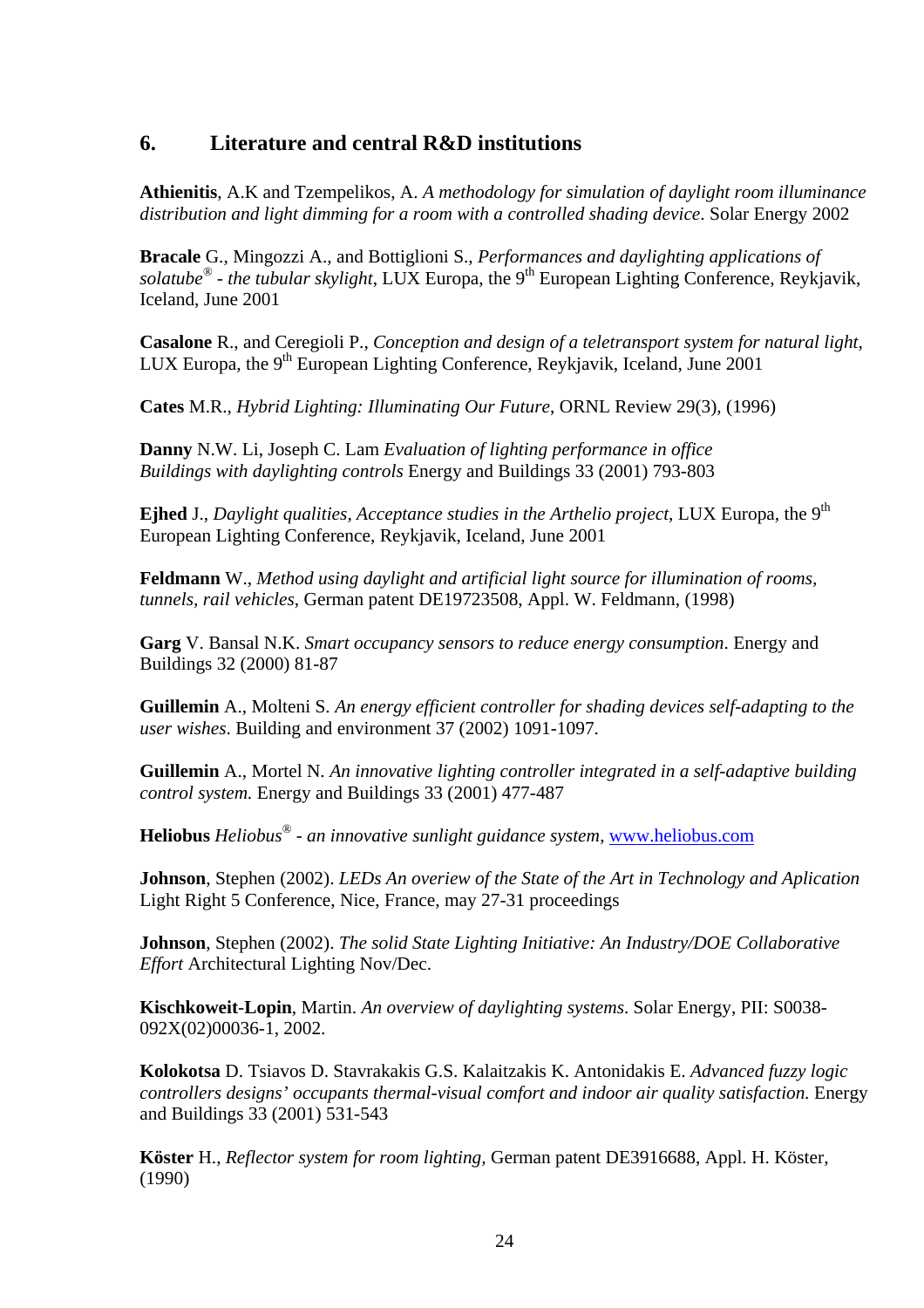**Köster** H., *Daylight system assisted by indirect lighting,* German patent DE3906229, Appl. H. Köster, (1990)

**Köster** H., *Light guidance system for the illumination of an interior area,* US patent US5293305, Appl. H. Köster, (1994)

**Lee**, E.S. DiBartolomeo, D.L, Selkowitz, S.E. *Thermal and daylighting performance of an automated venetian blind and lighting system in full-scale private office*. Energy and buildings 29 (1998) 47-63

**Lightolier** *Packaged Daylight- An integrated daylight/electric light fixture*, Student Luminaire Design Competition, [www.lightolier.com/lumcontest/body.html,](http://www.lightolier.com/lumcontest/body.html) deadline april 15, 2002.

**Mingozzi** A., and Casalone R., *An innovative system for daylight collecting and transport for long distances and mixing with artificial light coming from hollow light guides*, LUX Europa, the 9<sup>th</sup> European Lighting Conference, Reykjavik, Iceland, June 2001

**Nagel** T., and Susemihl I., *Raumbelechtungsanordning*, European patent EP0831272 (1998)

**Sala**, Marco *New Fasade technologies: AIW-Active Intelligent Window*. Renewable Energy, Vol. 10. No. 2/3 pp. 185-190. 1996.

**Seung**-**Ho** Y., Lee E-T *Efficiency characteristic of building integrated photovoltaics as a shading device* Building and environment 37 (2002) 615-623.

**Schnetz** H., *Triple component room lighting system,* German patent DE4439507, Appl. H. Schnetz, (1996)

**Vartiainen**, E. Peippo, K, Lund, P. *Daylight optimization of multifunctional solar facades.* Solar Energy Vol. 68, No. 3, pp 223-235

**Vartiainen**, E. *Electricity benefits of daylihtging and photovoltaics for various solar façade layouts in office buildings* Energy and Buildings 33 (2001) 113-120.

**Velds**, Martine (2002). *User acceptance studies to evaluate discomfort glare in daylight rooms*. Solar energy, Volume 73, Issue 2, August 2002, p 95-103.

**Vine**, E. Lee, E.S. Clear, R. DiBartolomeo, D.L, Selkowitz, S.E. *Office worker response to an automated venetian blind and electric lighting system: a pilot study* Energy and Buildings 28 (1998) 205-218

**Weitch,** Jennifer CIE report *Principles of Healthy Lighting* to be published, 2003.